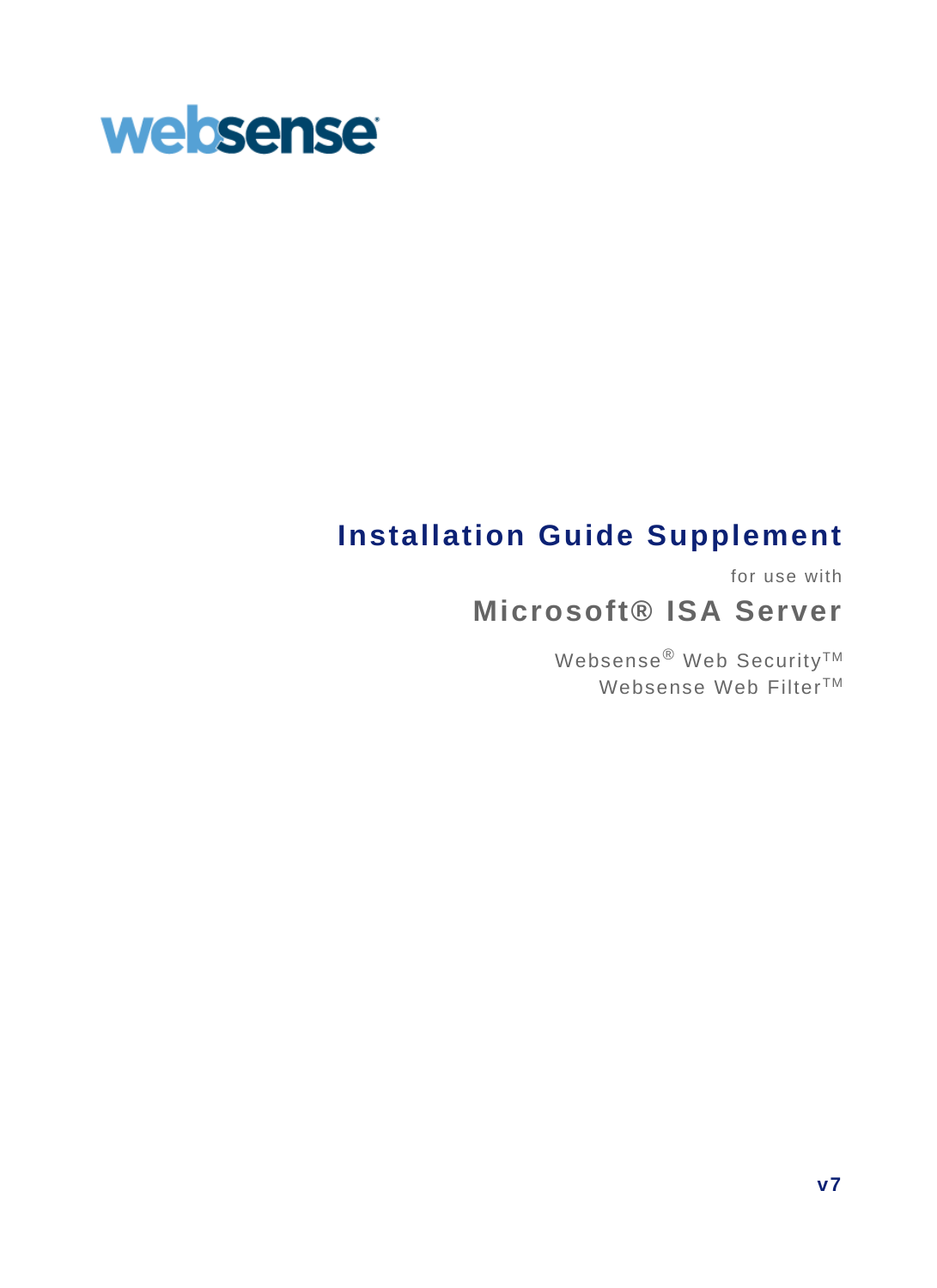## **Installation Guide Supplement for Microsoft ISA Server**

©1996–2008, Websense Inc. All rights reserved.

10240 Sorrento Valley Rd., San Diego, CA 92121, USA Published 2008

Printed in the United States of America and Ireland.

The products and/or methods of use described in this document are covered by U.S. Patent Numbers 5,983,270; 6,606,659; 6,947,985; 7,185,015; 7,194,464 and RE40,187 and other patents pending.

This document may not, in whole or in part, be copied, photocopied, reproduced, translated, or reduced to any electronic medium or machine-readable form without prior consent in writing from Websense Inc.

Every effort has been made to ensure the accuracy of this manual. However, Websense Inc., makes no warranties with respect to this documentation and disclaims any implied warranties of merchantability and fitness for a particular purpose. Websense Inc. shall not be liable for any error or for incidental or consequential damages in connection with the furnishing, performance, or use of this manual or the examples herein. The information in this documentation is subject to change without notice.

#### **Trademarks**

Websense is a registered trademark of Websense, Inc., in the United States and certain international markets. Websense has numerous other unregistered trademarks in the United States and internationally. All other trademarks are the property of their respective owners. Microsoft, Windows, Windows NT, Windows Server, Windows Vista and Active Directory are either registered trademarks or

trademarks of Microsoft Corporation in the United States and/or other countries.

Novell Directory Services is a registered trademark of, and eDirectory is a trademark of, Novell, Inc., in the United States and other countries.

Adobe, Acrobat, and Acrobat Reader are either registered trademarks or trademarks of Adobe Systems Incorporated in the United States and/or other countries.

Pentium is a registered trademark of Intel Corporation.

Red Hat is a registered trademark of Red Hat, Inc., in the United States and other countries. Linux is a trademark of Linus Torvalds, in the United States and other countries.

This product includes software distributed by the Apache Software Foundation [\(http://www.apache.org](http://www.apache.org)). Copyright (c) 2000 The Apache Software Foundation. All rights reserved.

Other product names mentioned in this manual may be trademarks or registered trademarks of their respective companies and are the sole property of their respective manufacturers.

#### **WinPcap**

Copyright (c) 1999 - 2008 NetGroup, Politecnico di Torino (Italy). Copyright (c) 2008 CACE Technologies, Davis (California). All rights reserved.

Redistribution and use in source and binary forms, with or without modification, are permitted provided that the following conditions are met:

- Redistributions of source code must retain the above copyright notice, this list of conditions and the following disclaimer.
- Redistributions in binary form must reproduce the above copyright notice, this list of conditions and the following disclaimer in the documentation and/or other materials provided with the distribution.
- Neither the name of the Politecnico di Torino, CACE Technologies nor the names of its contributors may be used to endorse or promote products derived from this software without specific prior written permission.

THIS SOFTWARE IS PROVIDED BY THE COPYRIGHT HOLDERS AND CONTRIBUTORS "AS IS" AND ANY EXPRESS OR IMPLIED WARRANTIES, INCLUDING, BUT NOT LIMITED TO, THE IMPLIED WARRANTIES OF MERCHANTABILITY AND FITNESS FOR A PARTICULAR PURPOSE ARE DISCLAIMED. IN NO EVENT SHALL THE COPYRIGHT OWNER OR CONTRIBUTORS BE LIABLE FOR ANY DIRECT, INDIRECT, INCIDENTAL, SPECIAL, EXEMPLARY, OR CONSEQUENTIAL DAMAGES (INCLUDING, BUT NOT<br>LIMITED TO, PROCUREMENT OF SUBSTITUTE GOODS OR SERVICES; LOSS OF USE, DATA, OR PROFITS; OR BUSINESS INTERRUPTION) HOWEVER CAUSED AND ON ANY THEORY OF LIABILITY, WHETHER IN CONTRACT, STRICT LIABILITY, OR TORT (INCLUDING NEGLIGENCE OR OTHERWISE) ARISING IN ANY WAY OUT OF THE USE OF THIS SOFTWARE, EVEN IF ADVISED OF THE POSSIBILITY OF SUCH DAMAGE.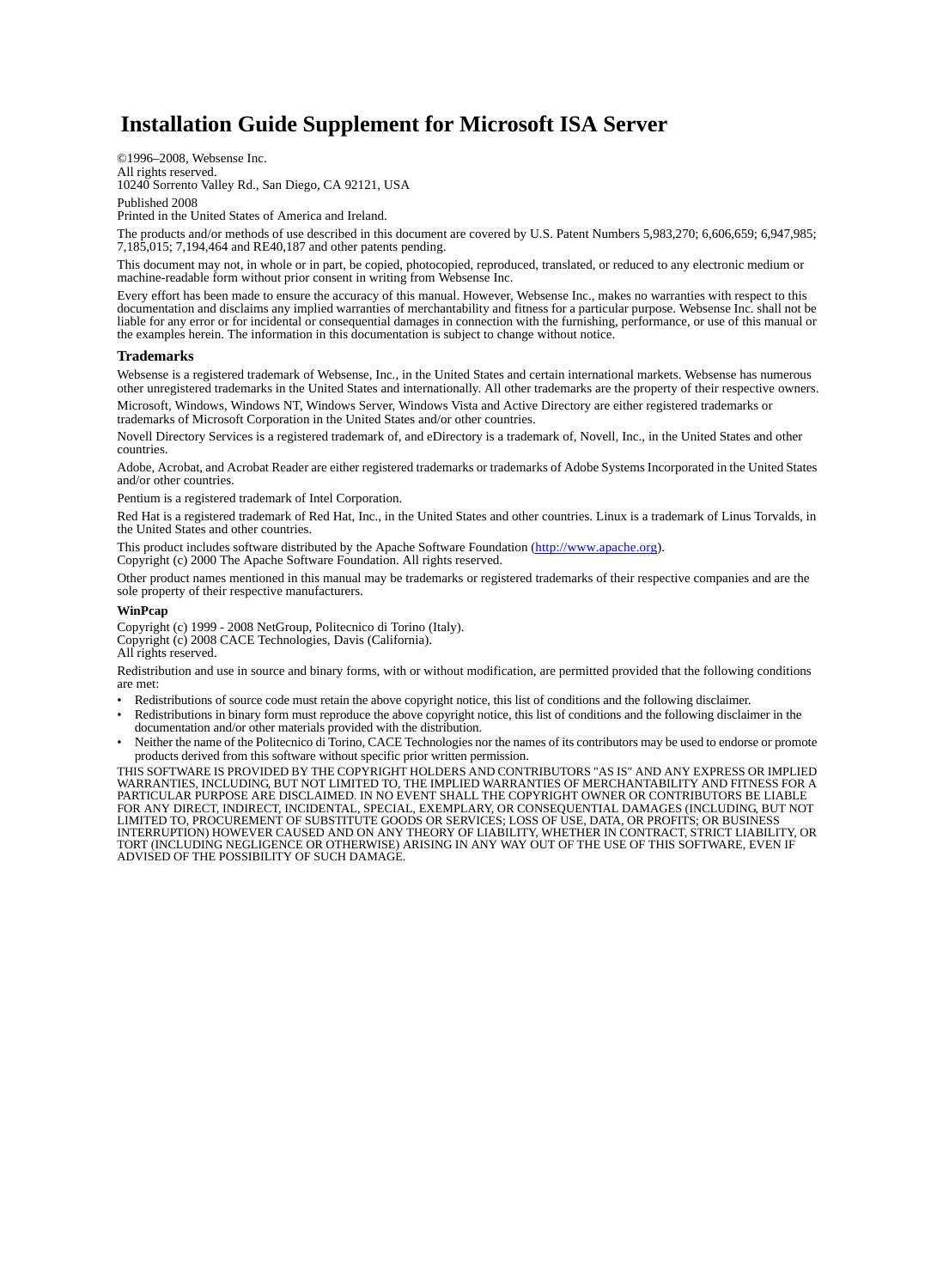# **Contents**

| Chapter 1         |                                                             |  |
|-------------------|-------------------------------------------------------------|--|
|                   |                                                             |  |
|                   |                                                             |  |
|                   | Installation                                                |  |
|                   |                                                             |  |
|                   |                                                             |  |
|                   |                                                             |  |
|                   |                                                             |  |
|                   |                                                             |  |
|                   |                                                             |  |
|                   |                                                             |  |
|                   |                                                             |  |
|                   | Converting to an integration on the same machine 11         |  |
|                   |                                                             |  |
|                   |                                                             |  |
|                   | Configuring for ISA Server using non-Web proxy clients 13   |  |
|                   |                                                             |  |
|                   |                                                             |  |
|                   |                                                             |  |
|                   | Configuring Websense software to ignore specific traffic 14 |  |
|                   |                                                             |  |
|                   |                                                             |  |
|                   | Migrating between Microsoft integration products 16         |  |
| <b>Chapter 2</b>  |                                                             |  |
|                   |                                                             |  |
|                   |                                                             |  |
|                   |                                                             |  |
|                   |                                                             |  |
|                   |                                                             |  |
|                   |                                                             |  |
|                   |                                                             |  |
|                   |                                                             |  |
|                   |                                                             |  |
| <b>Appendix A</b> |                                                             |  |
|                   |                                                             |  |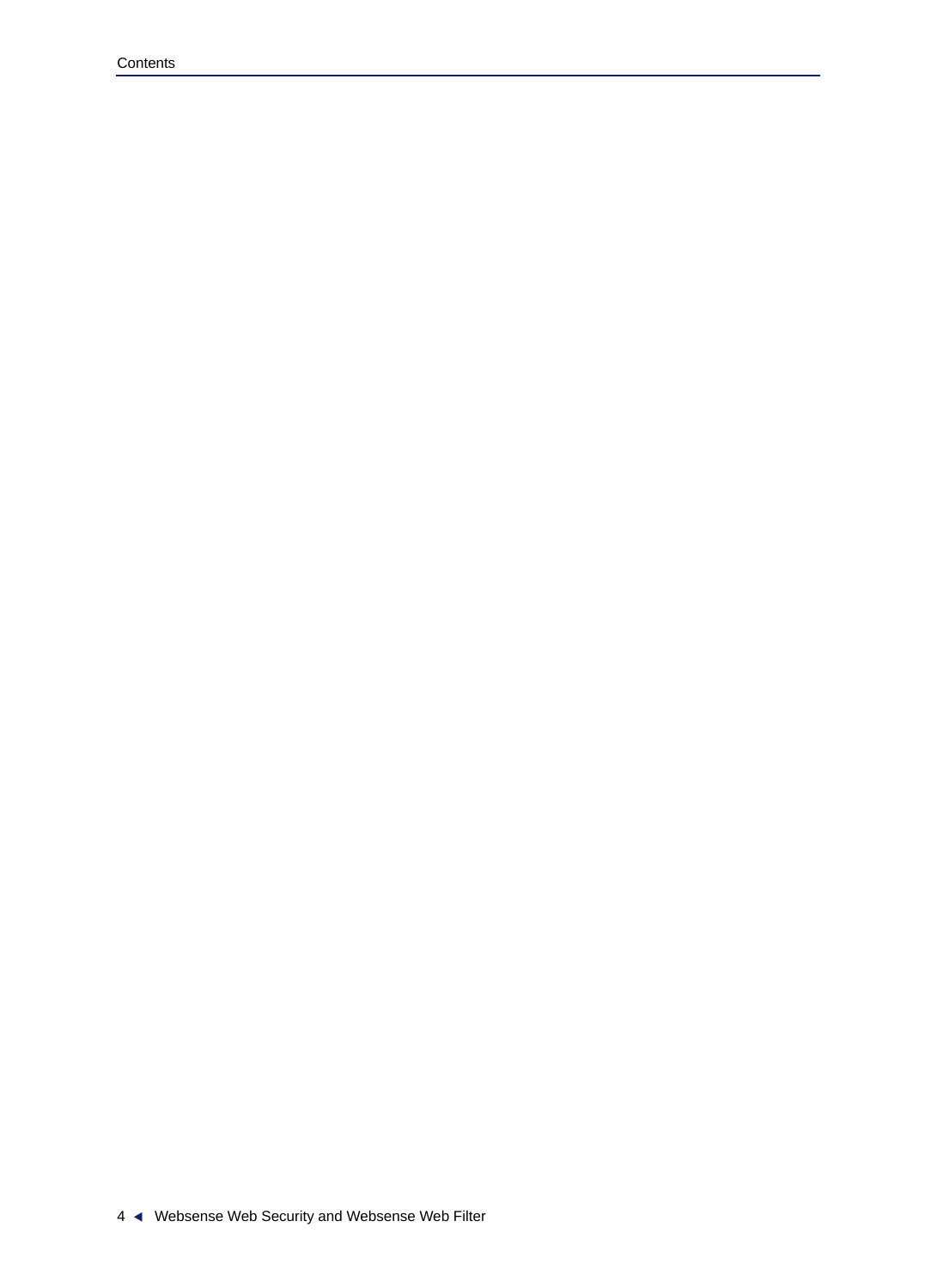# <span id="page-4-0"></span>Microsoft ISA Server Integration

This supplement provides additional information for installing and setting up Websense® Web Security<sup>™</sup> or Websense Web Filter™ with Microsoft® Internet Security and Acceleration (ISA) Server.

See the *Websense Web Security and Web Filter Installation Guide* for basic instructions.

An integration with Microsoft ISA Server impacts some Websense components:

- **ISAPI Filter plug-in**: This additional Websense component is installed on the machine running ISA Server. The Websense ISAPI Filter configures ISA Server to communicate with Filtering Service.
- **Filtering Service**: Interacts with ISA Server and Network Agent to filter Internet requests. Filtering Service either permits the Internet request or sends an appropriate block message to the user.

After the Filtering Service is installed, the ISAPI Filter must be installed on every ISA Server machine in your network.

If Websense software is installed on the same machine as ISA Server, the Websense ISAPI Filter must be installed on that machine at the same time.

 **Network Agent**: Internet protocols that are not managed by the ISA Server are managed by Network Agent. It can detect HTTP network activity and instruct the Filtering Service to log this information.



1

<span id="page-4-1"></span>Do *not* install Network Agent on the machine running ISA Server.

 **Transparent identification agents**: Generally, ISA Server provides user authentication information for Websense software. If ISA Server is not configured to provide user information to Websense software, install the appropriate Websense transparent identification agent. See the *Websense Web Security/Web Filter Deployment Guide* for more information on these agents.

If your environment includes an array of ISA Server machines, the preferred configuration is to install Websense software on a machine outside of the array.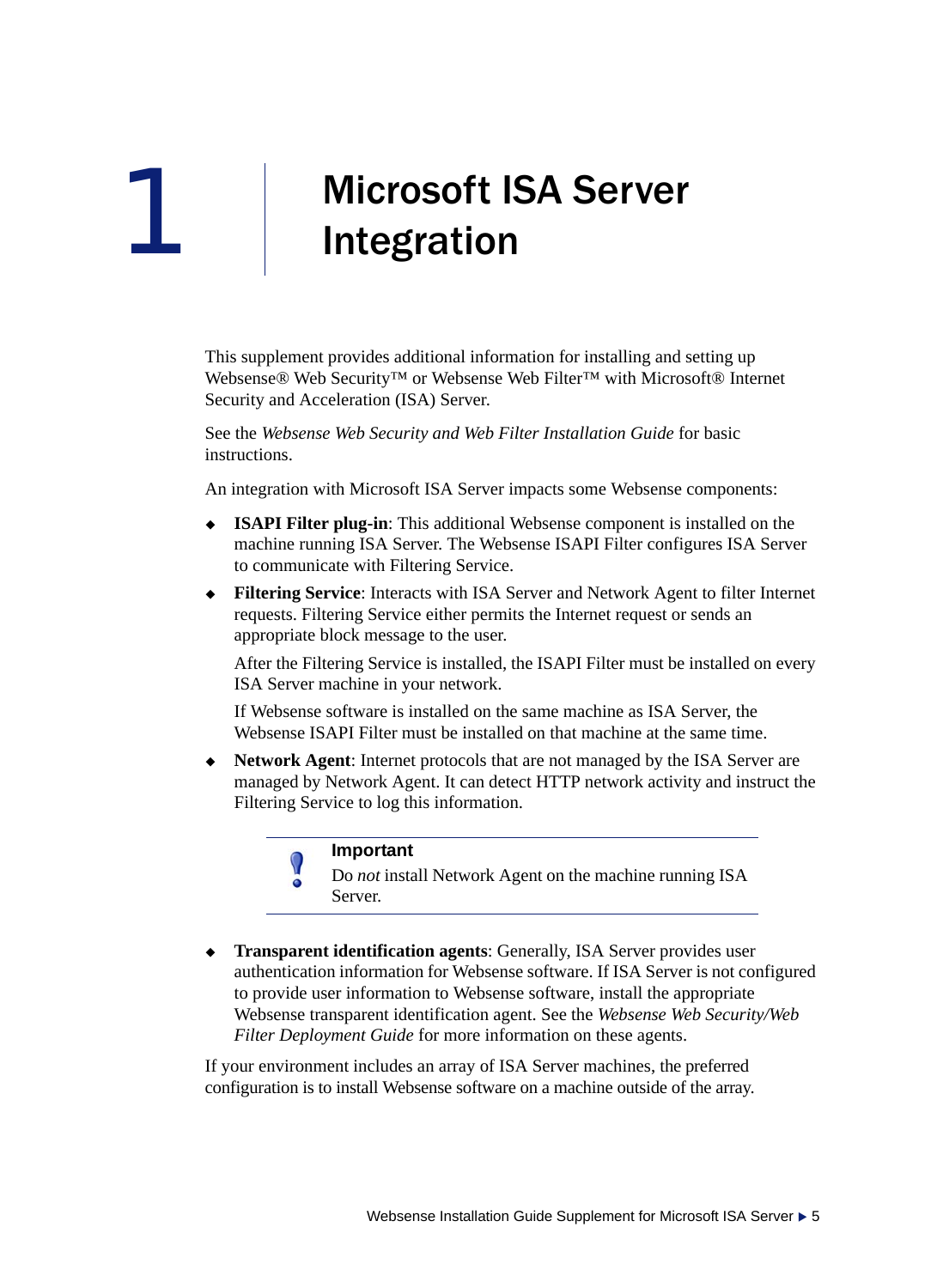# <span id="page-5-0"></span>How Websense filtering works with ISA Server

To be filtered by Websense software, a computer must access the Internet through ISA Server.

When ISA Server receives an Internet request from a user, it queries Filtering Service to find out if the requested site should be blocked or permitted. Filtering Service checks the policy assigned to the client. Each policy designates specific time periods and lists the category filters that are applied during those periods.

After Filtering Service determines which categories are blocked for that client, it checks the Websense Master Database.

- If the site is assigned to a blocked category, the client receives a block page instead of the requested site.
- <span id="page-5-5"></span> If the site is assigned to a permitted category, Filtering Service notifies ISA Server that the site is not blocked, and the client is allowed to see the site.

# <span id="page-5-1"></span>Supported integration versions

- Microsoft ISA Server 2004, Standard Edition and Enterprise Edition
- <span id="page-5-3"></span>Microsoft ISA Server 2006, Standard Edition and Enterprise Edition

Supported ISA Server clients are:

- Firewall Client for ISA Server
- SecureNAT clients
- <span id="page-5-6"></span><span id="page-5-4"></span>Web Proxy clients

# <span id="page-5-2"></span>Installation

You may install Websense components together with the ISAPI Filter, on the machine running the ISA Server, provided the machine has sufficient resources.

Refer to Chapter 3 of the Websense *Installation Guide* for basic instructions on downloading and installing the Websense software.

When running the Websense installer:

- Leave ISA Server running during the Websense installation.
- Select a **Custom** installation.
- From the components list, select **Filtering Plug-in** and any other Websense components that you would like to install on the ISA Server machine.

Do **not** install Network Agent on the same machine as the ISAPI Filter. Network Agent must be installed on another machine.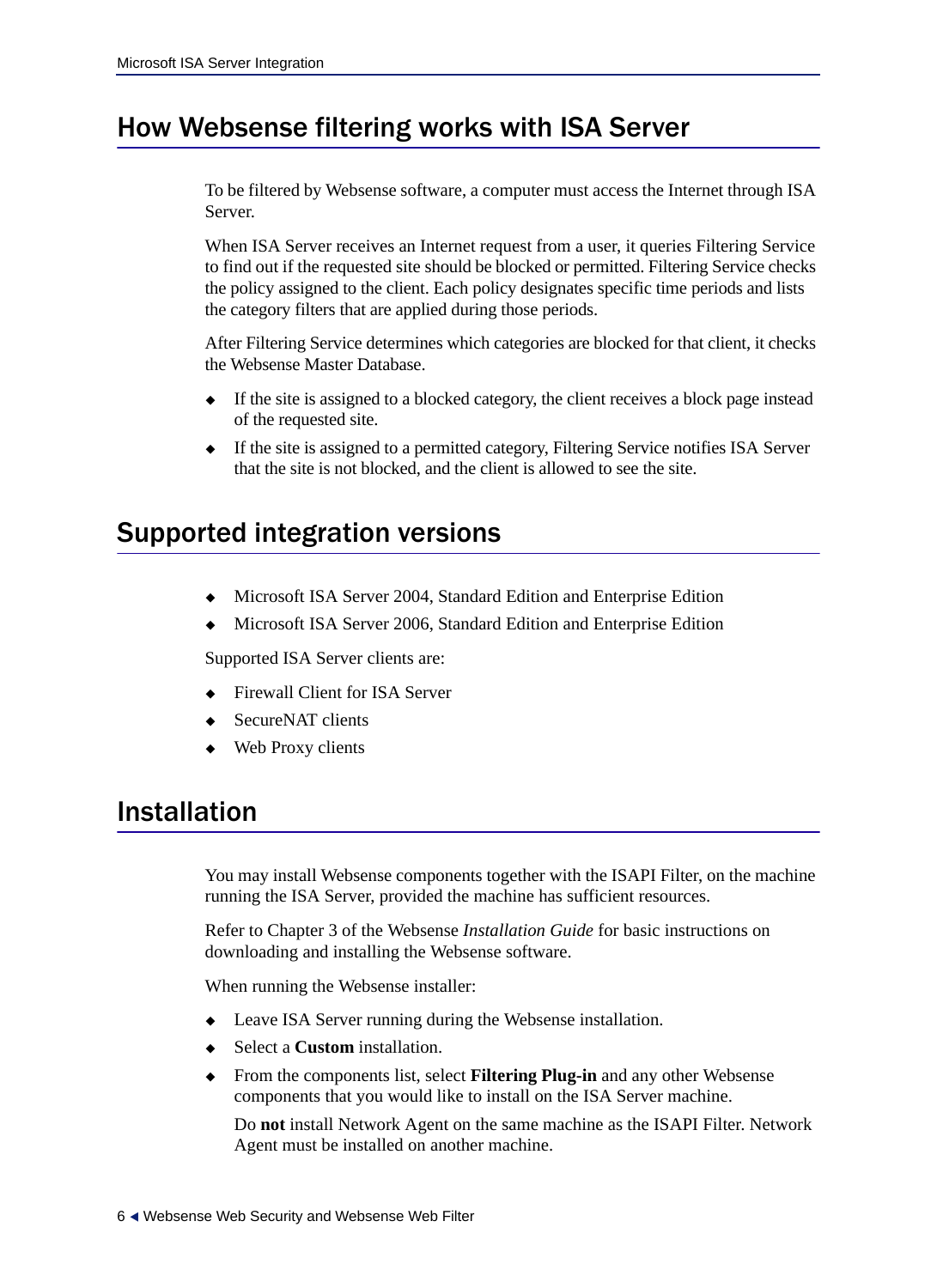- Select **Integrated** as the integration option, and select **Microsoft Internet Security and Acceleration Server** as the integration product.
- Select an ISA Server installation option:
	- **Install plug-in and other selected Websense components**: Installs Websense components and the ISAPI Filter plug-in together. Choose this option to install Websense filtering components (Policy Broker, Policy Server, Filtering Service, User Service, ISAPI Filter, etc.) on the same machine as ISA Server.

#### **Important**  $\mathsf{V}$

Install the Filtering Service and the ISAPI Filter together if you are installing Websense software on the ISA Server machine. You cannot add the plug-in separately once Filtering Service has been installed.

The installer checks for ISA Server on the installation machine. If ISA Server is detected, the installer continues.

If ISA Server is not detected, an error message appears advising you that the ISAPI Filter can only be installed on the machine if ISA Server is present. Click **OK** to return to the integration option, or click **Next** to exit the installer.

**Install plug-in only:** Installs only the ISAPI Filter on the machine running ISA Server.



### **Important**

Install the plug-in on every ISA Server machine in your network.

In distributed environments, be sure to install the plug-in *after* installing Filtering Service.

<span id="page-6-0"></span>**Install selected Websense components without plug-in:** Installs only the Websense components that have been selected and not the ISAPI Filter. Choose this option when installing Websense components on machines not running ISA Server.

### **Note**

<span id="page-6-1"></span>No services are restarted for ISA Server 2004 or ISA Server 2006 *while* the Websense installation is running.

- Follow the onscreen instructions to complete the installation. Refer to the Websense *Installation Guide* for more information.
- Manually restart the ISA Server from its management console after the Websense installation is complete.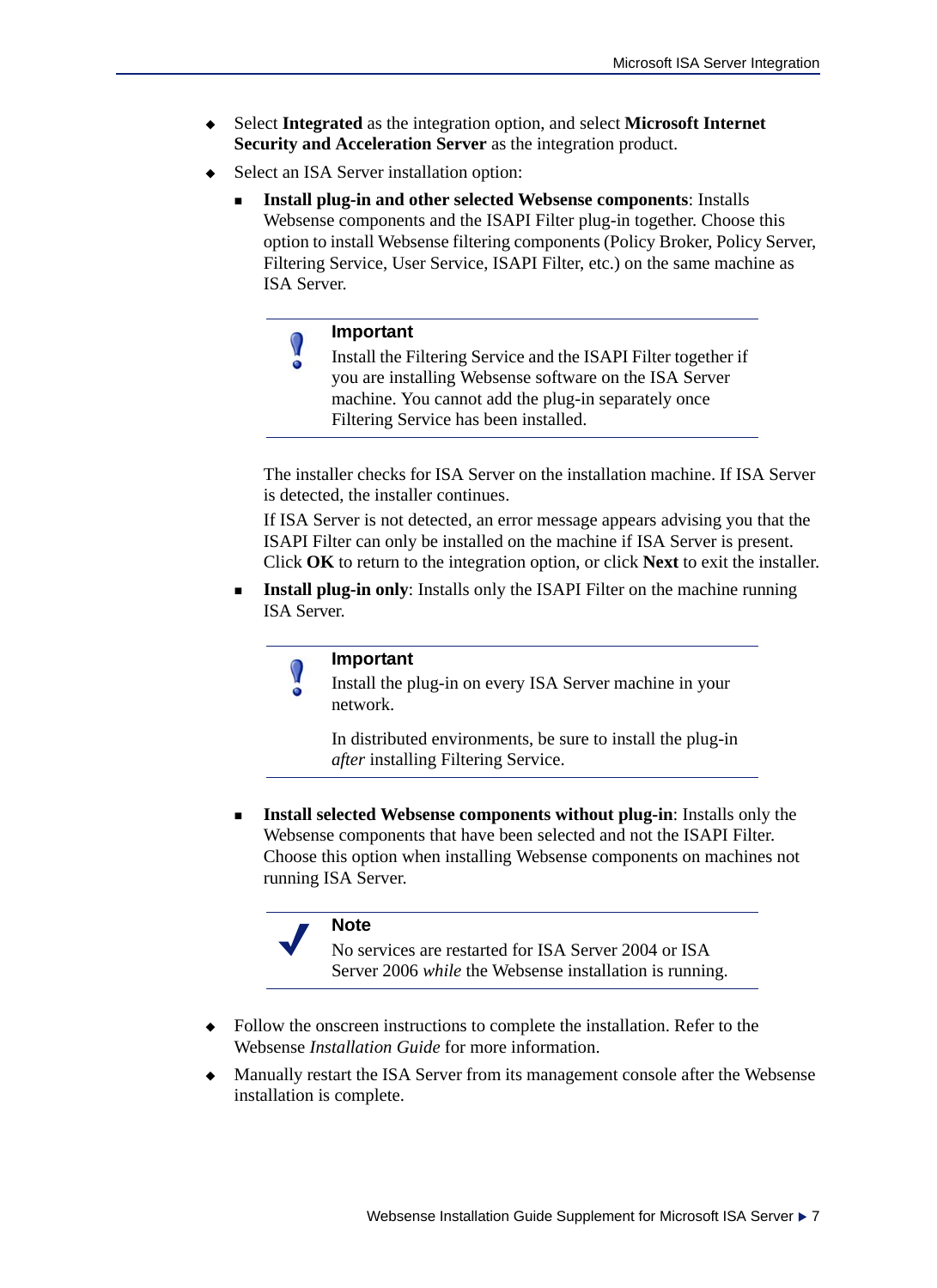# <span id="page-7-0"></span>Testing visibility of Internet traffic to Network Agent

<span id="page-7-5"></span>If you installed Network Agent and have any doubt about its ability to monitor Internet requests from the desired network and to see the replies, you can conduct a traffic visibility test on the Network Agent machine using the Websense Network Traffic Detector. See Websense Manager Help for instructions.

# <span id="page-7-1"></span>Upgrade

- Upgrade the Filtering Service before upgrading the ISAPI Filter. This ensures proper communication between Filtering Service and ISA Server.
- To upgrade the ISAPI Filter, run the Websense installer on the ISA Server machine and follow the onscreen instructions.
- <span id="page-7-4"></span> If you are upgrading your Websense system and migrating from Microsoft Proxy Server to ISA Server, see *[Migrating between Microsoft integration products](#page-15-1)*, page [16.](#page-15-1)

This version of Websense software does not support an integration with Microsoft Proxy Server.

# <span id="page-7-2"></span>Converting to an integrated system

<span id="page-7-6"></span>You can convert an existing Websense Stand-Alone Edition to a Websense system that is integrated with ISA Server, without losing any configuration settings. The conversion process preserves such settings as policies, port numbers, and IP addresses.

## <span id="page-7-7"></span><span id="page-7-3"></span>Tasks

- **Task 1:** Upgrade to the current version of Stand-Alone Edition. See the Websense *Installation Guide* for instructions.
- **Task 2:** Restart the installation machine.
- **Task 3:** Uninstall and reinstall Filtering Service.

If Websense software, including Network Agent, is running on the machine on which ISA Server will be installed, then Network Agent must be moved to another machine.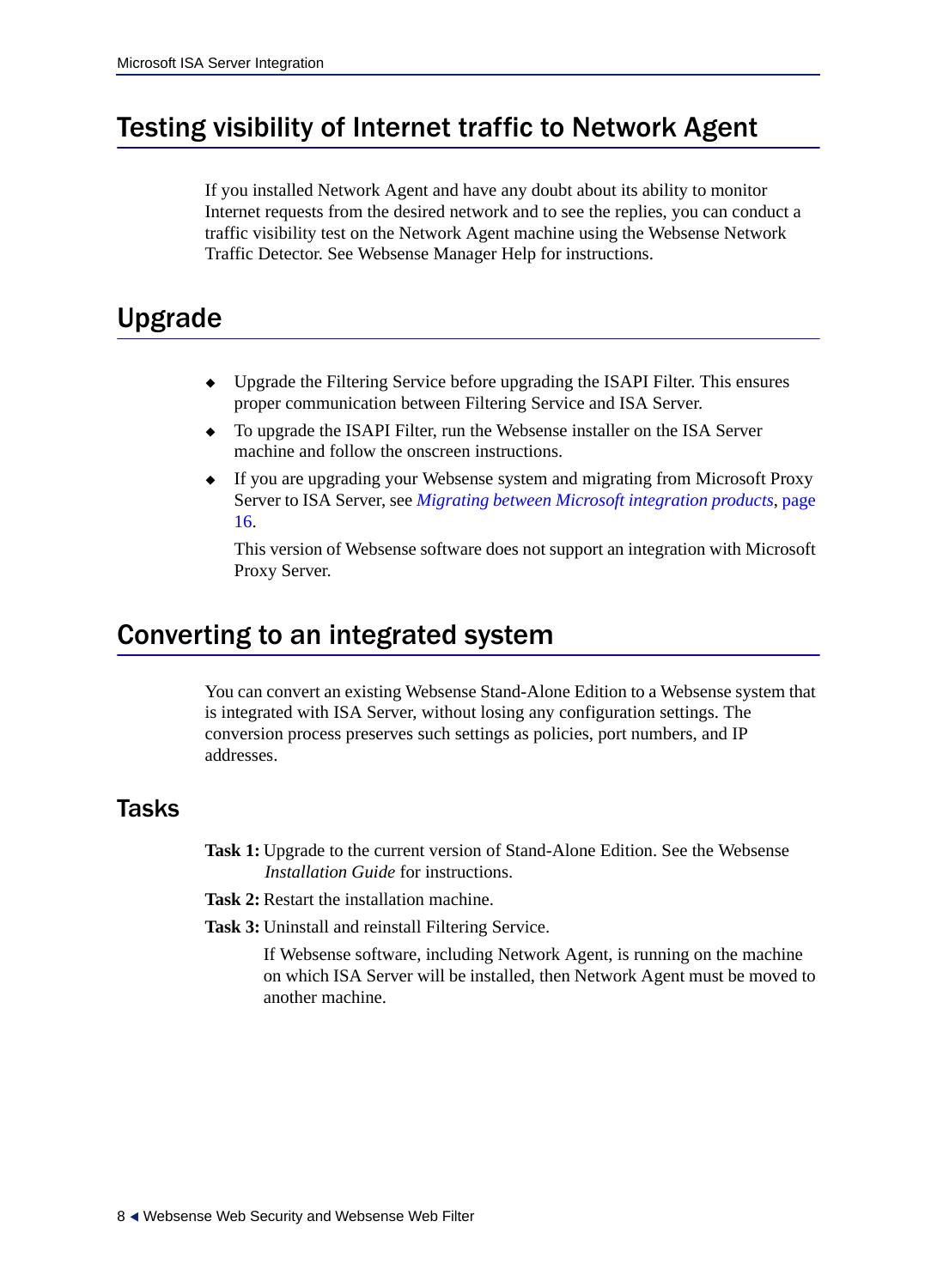See the *Installation Guide* for instructions on removing components and installing them separately.



### **Warning**

Use caution when removing Websense components. Removing Policy Server deletes all existing configuration settings. If you accidently remove Policy Server, use the backup files created in the following procedures to restore your system.

**Task 4:** Convert the Stand-Alone Edition to a system integrated with ISA Server.

The procedure depends on where Websense software is installed:

- If Websense software is running on a different machine than ISA Server, follow the procedures in *[Converting to an integrated system on a separate](#page-8-0)  [machine](#page-8-0)*, page 9.
- <span id="page-8-2"></span>• If Websense software is running on the same machine as ISA Server, follow the procedures in *[Converting to an integration on the same](#page-10-0)  machine*[, page 11.](#page-10-0)

**Task 5:** Complete the setup tasks, as described later in this supplement.

**Task 6:** Enable authentication so that users can be properly identified and filtered. For instructions, see *[Chapter 2: Authentication](#page-16-1)*.

## <span id="page-8-0"></span>Converting to an integrated system on a separate machine

After you have upgraded your existing Stand-Alone Edition to the current Websense version, you can convert Websense software to integrate with ISA Server running on a separate machine.

When ISA Server is running on a different machine than the Websense software, you must remove the existing Filtering Service, reinstall it to integrate with ISA Server, and then install the ISAPI Filter on the machine running ISA Server.

See the Websense *Installation Guide* for instructions on backing up files, removing components, and running the installer.

## <span id="page-8-1"></span>Upgrade Websense and remove Filtering Service

- 1. If you have not done so, upgrade your Websense software.
- 2. Use the Websense Backup Utility to back up the Websense configuration and initialization files. See Websense Manager Help for instructions.
- 3. Ensure that Websense software is running. The installer looks for Policy Server during the installation process.
- 4. Go to **Start >Settings >Control Panel > Add or Remove Programs**.
- 5. Select **Websense**, and click **Change/Remove**.

The Websense uninstall program starts.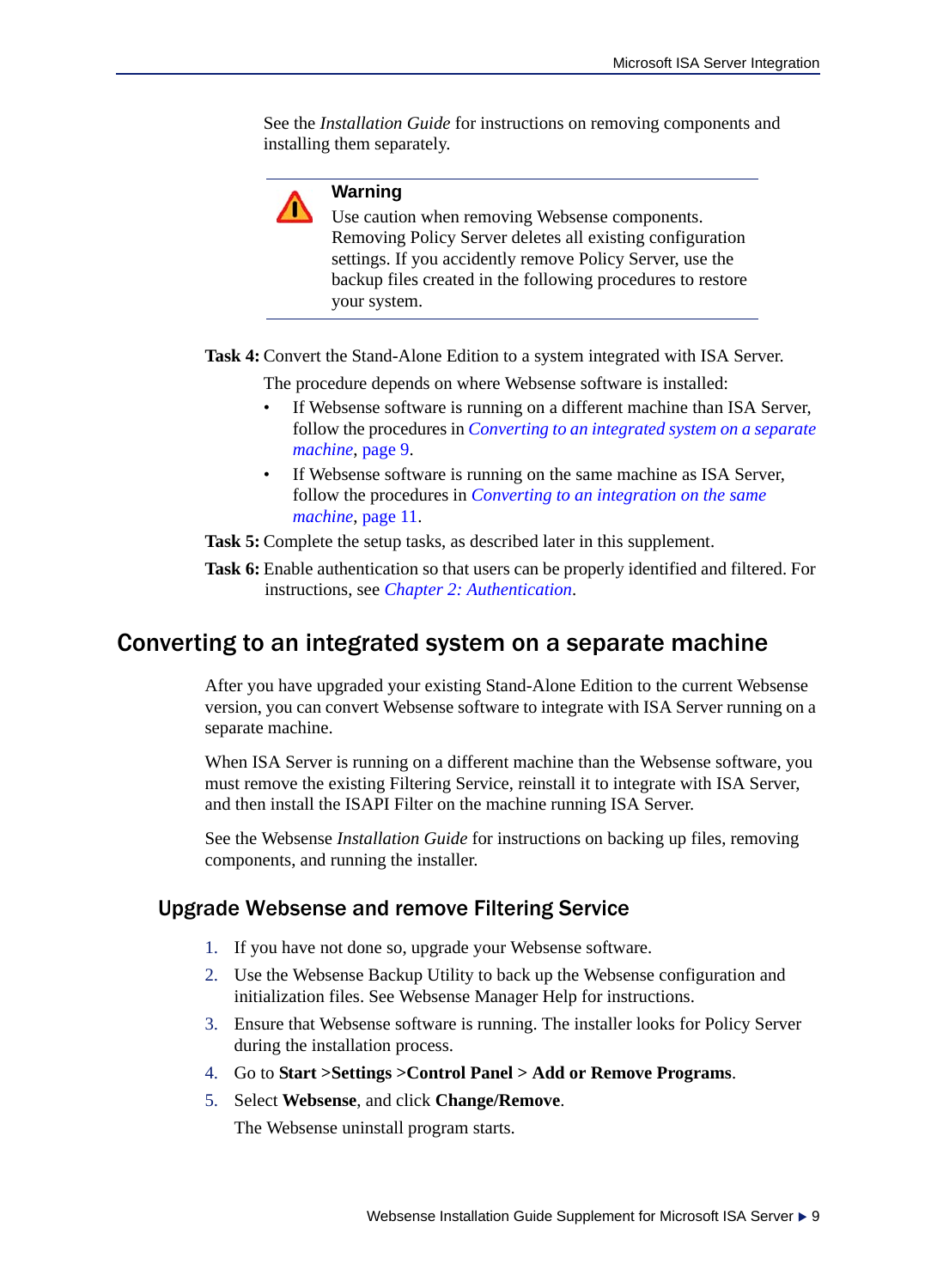- 6. Make sure that only **Filtering Service** is selected in the Remove Components screen, and click **Next**.
- 7. Follow the prompts to complete the removal process.
- 8. When prompted, select **Yes** to restart the machine. Then, click **Finish**.

## <span id="page-9-0"></span>Reinstall Filtering Service

After Filtering Service is removed, reinstall it to integrate with ISA Server.

- 1. Stop any anti-virus programs on the machine running Filtering Service.
- 2. Start the Websense installer.
- 3. Click **Next** in the Welcome screen to access the Add/Remove screen.
- 4. Select **Add Websense components**, and click **Next**
- 5. Select **Filtering Service**, and click **Next**.
- 6. Select **Integrated** as the integration option, and click **Next**.
- 7. Select **Microsoft Internet Security and Acceleration Server** as the integration type, and click **Next**.
- 8. Select **Install selected Websense components without plug-in**, and click **Next**
- 9. Complete the installation on the Websense machine, as described in the *Installation Guide*.
- 10. After restarting the machine, go to the Windows Services dialog box to verify that Websense Filtering Service has started.
- 11. If you stopped your anti-virus software, start it again.

### <span id="page-9-1"></span>Install the Websense ISAPI Filter

Next, install the ISAPI Filter on the ISA Server machine. This plug-in allows Websense software and ISA Server to communicate.

- 1. Log on to the ISA Server machine.
- 2. Run the Websense installer.
- 3. Select a **Custom** installation, and click **Next**.
- 4. Select **Filtering Plug-in**, and click **Next**.
- 5. Select **Microsoft Internet Security and Acceleration Server**, and click **Next**.
- 6. Enter the **IP Address** for the machine running Filtering Service.

The **Filter Port** is the port on which Filtering Service communicates. The default port number (15868) is displayed. If a different port was designated for Filtering Service, enter that port number.

7. Follow the onscreen instructions to complete the installation.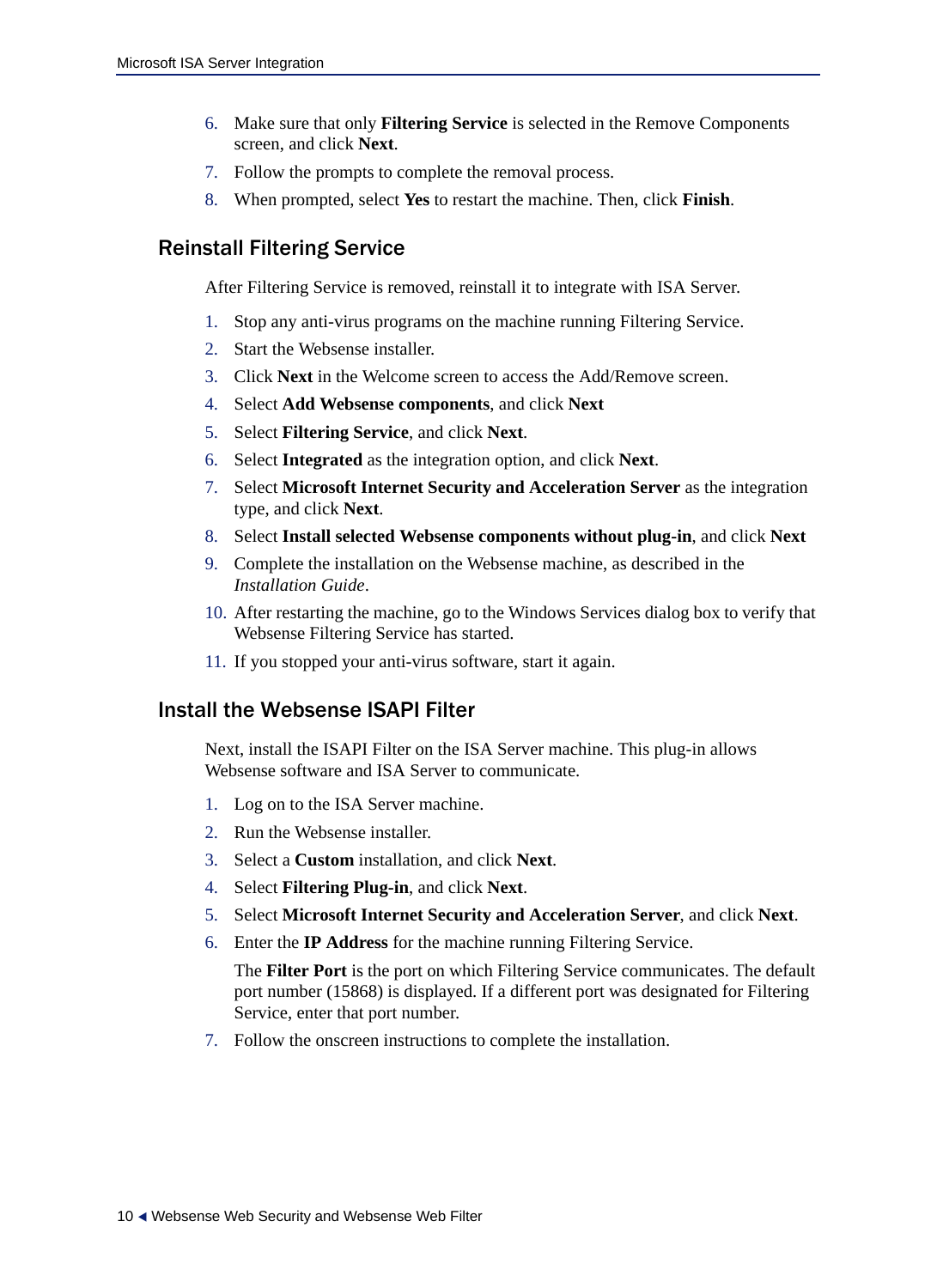## <span id="page-10-0"></span>Converting to an integration on the same machine

<span id="page-10-1"></span>After you upgrade Stand-Alone Edition, you can convert Websense software to integrate with the ISA Server installed on the same machine.

To convert a Websense Stand-Alone Edition to an integrated system, Websense Filtering Service and Network Agent must be removed and then reinstalled after ISA Server is installed. See the Websense *Installation Guide* for complete instructions on running the installer, upgrading, and removing components.



- 1. If you have not done so, upgrade your Websense software.
- 2. Use the Websense Backup Utility to back up the Websense configuration and initialization files. See Websense Manager Help for instructions
- 3. Ensure that Websense software is running. The installer looks for Policy Server during the installation process.
- 4. Go to Start > Settings > Control Panel > Add or Remove Programs.
- 5. Select **Websense**, and click **Change/Remove**. The Websense uninstall program starts.
- 6. Make sure that only **Filtering Service** and **Network Agent** are selected for removal, and click **Next**.
- 7. Follow the onscreen instructions to remove the components.
- 8. When prompted, select **Yes** to restart the machine. Then, click **Finish**.

After Network Agent and Filtering Service are removed, you can install ISA Server. See the Microsoft documentation for instructions on installing ISA Server.

After ISA Server is installed, run the Websense installer to reinstall Filtering Service and install the plug-in. Then, install Network Agent on a separate machine.

- 1. On the ISA Server machine, stop any anti-virus programs on the installation machine.
- 2. Ensure that Websense software is running. The installer looks for Policy Server during the installation process.
- 3. Start the Websense installer.
- 4. Select **Add Websense Components**, and click **Next**.
- 5. Select **Filtering Service** and **Filtering Plug-in**, and click **Next**.
- 6. Select **Integrated**, and click **Next**.
- 7. Select **Microsoft Internet Security and Acceleration Server**, and click **Next**. If prompted, manually stop the Websense services noted.
- 8. Follow the onscreen instructions to complete the installation.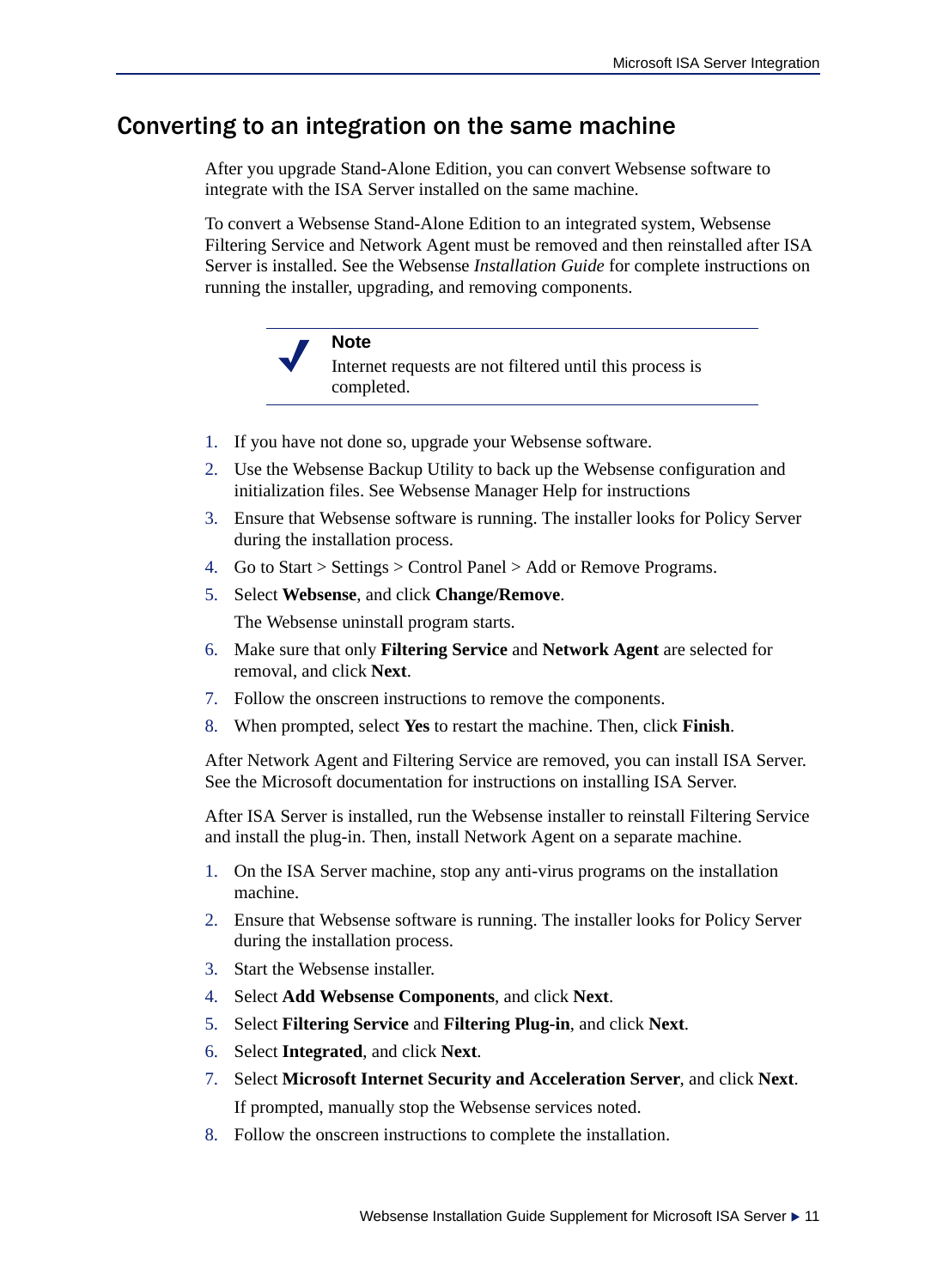- 9. After restarting the machine, go to the Windows Services dialog box to verify that Websense Filtering Service has started.
- 10. If you stopped your anti-virus software, start it again.
- 11. On a separate machine, install Network Agent. Follow the instructions for installing individual components in Chapter 3 of the *Installation Guide*.

# <span id="page-11-0"></span>Initial Setup

- To use Websense filtering in a network that uses SOCKS or WinSOCK proxy server, see *[WinSOCK and SOCKS proxy servers](#page-11-1)*, page 12, for instructions.
- Additional configuration of the Websense ISAPI Filter is required if you are using non-Web proxy clients with ISA Server 2004 or ISA Server 2006. These ISA Server clients include the Firewall Client with proxy server disabled, and SecureNAT clients.

See *[Configuring for ISA Server using non-Web proxy clients](#page-12-0)*, page 13, for instructions.

- To configure Websense software to ignore certain traffic based on the user name, host name, or URL, see *[Configuring Websense software to ignore specific traffic](#page-13-0)*, [page 14,](#page-13-0) for instructions.
- <span id="page-11-2"></span> If Network Agent was installed, configure Network Agent with the IP addresses of all proxy servers through which computers route their Internet requests. See the Network Configuration topic in Websense Manager Help for instructions.

## <span id="page-11-1"></span>WinSOCK and SOCKS proxy servers

Websense software filters HTTP, HTTPS, and FTP requests sent to ISA Server, but *cannot* filter traffic tunneled over a SOCKS or WinSOCK proxy server.

The Firewall Client replaced these proxy servers after ISA Server 2000. To use Websense filtering in a network that uses a SOCKS or WinSOCK proxy server, you can either:

- Disable the WinSOCK or SOCKS service.
- Use the WinSOCK or SOCKS proxy client to disable the specific protocols that you want Websense software to filter (HTTP, HTTPS, and FTP), then configure browsers on client computers to point to ISA Server for each of these protocols.

For information about disabling a protocol, see the ISA Server online help.

## **Note**

Ensure that TCP/IP stacks are installed on all the client computers if protocols have been disabled on the SOCKS or WinSOCK proxy server, and sent through the normal proxy server for filtering by Websense software.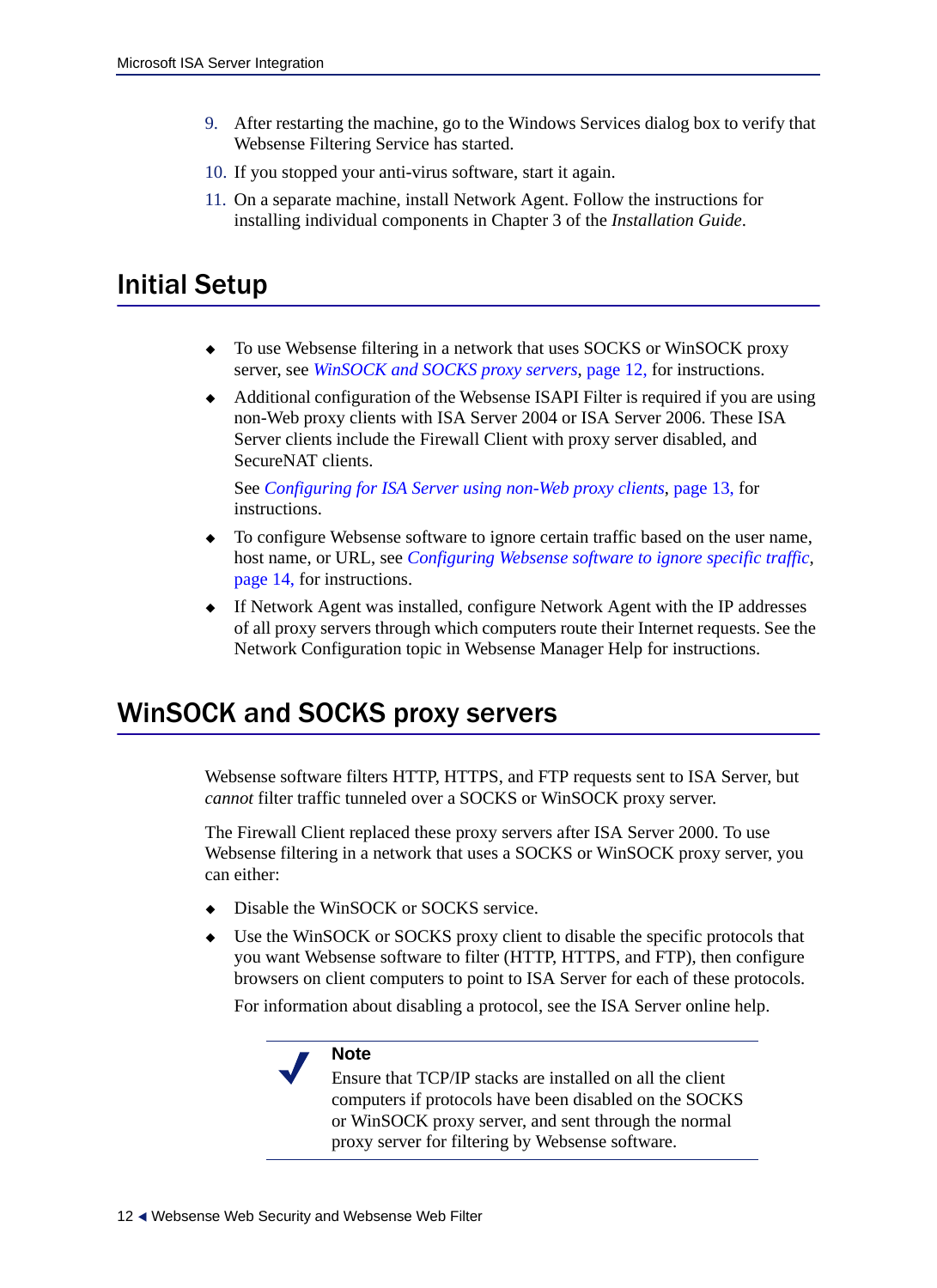# <span id="page-12-4"></span><span id="page-12-0"></span>Configuring for ISA Server using non-Web proxy clients

<span id="page-12-5"></span>If you are using non-Web proxy clients with ISA Server 2004 or ISA Server 2006, additional configuration is required so that Websense software can filter Internet requests correctly. The term non-Web proxy clients refers to:

- Firewall Client with the proxy server disabled
- SecureNAT clients

## <span id="page-12-1"></span>Firewall Client

If you are using Firewall Client with ISA Server 2004 or ISA Server 2006, and the proxy server is enabled (default setting), Websense software filters Internet requests normally.

However, if the proxy server is disabled, Websense software cannot filter Internet requests without additional configuration.

Check the Firewall Client machine to see if the proxy server is disabled.

- 1. Open the Firewall Client configuration screen, and select the **Web Browser** tab.
- 2. View the **Enable Web browser automatic configuration** check box.
	- If it is marked, the proxy server is enabled. Websense software requires no additional configuration.
	- If it is cleared, the proxy server is disabled. See *[Configuring the ISAPI Filter](#page-12-3)*, [page 13,](#page-12-3) for additional configuration steps.

## <span id="page-12-2"></span>SecureNAT Clients

SecureNAT clients require that you configure the default gateway so that all traffic to the Internet is sent through the ISA Server. If you need information about configuring and using SecureNAT clients, see your ISA Server online help.

See *[Configuring the ISAPI Filter](#page-12-3)*, page 13, for additional configuration steps.

## <span id="page-12-3"></span>Configuring the ISAPI Filter

If you are using the ISA Server Firewall Client with the proxy server disabled, or SecureNAT clients, the ISAPI Filter must be configured to ignore requests going directly to the ISA Server and to filter only those requests going out to the Internet.

- 1. On the ISA Server machine, create a file called ignore. txt in the WINDOWS\system32 directory.
- 2. Enter the host name or IP address of the ISA Server machine in the text file.

Host names must be entered in ALL CAPS. Entries that are not in all capital letters are not used.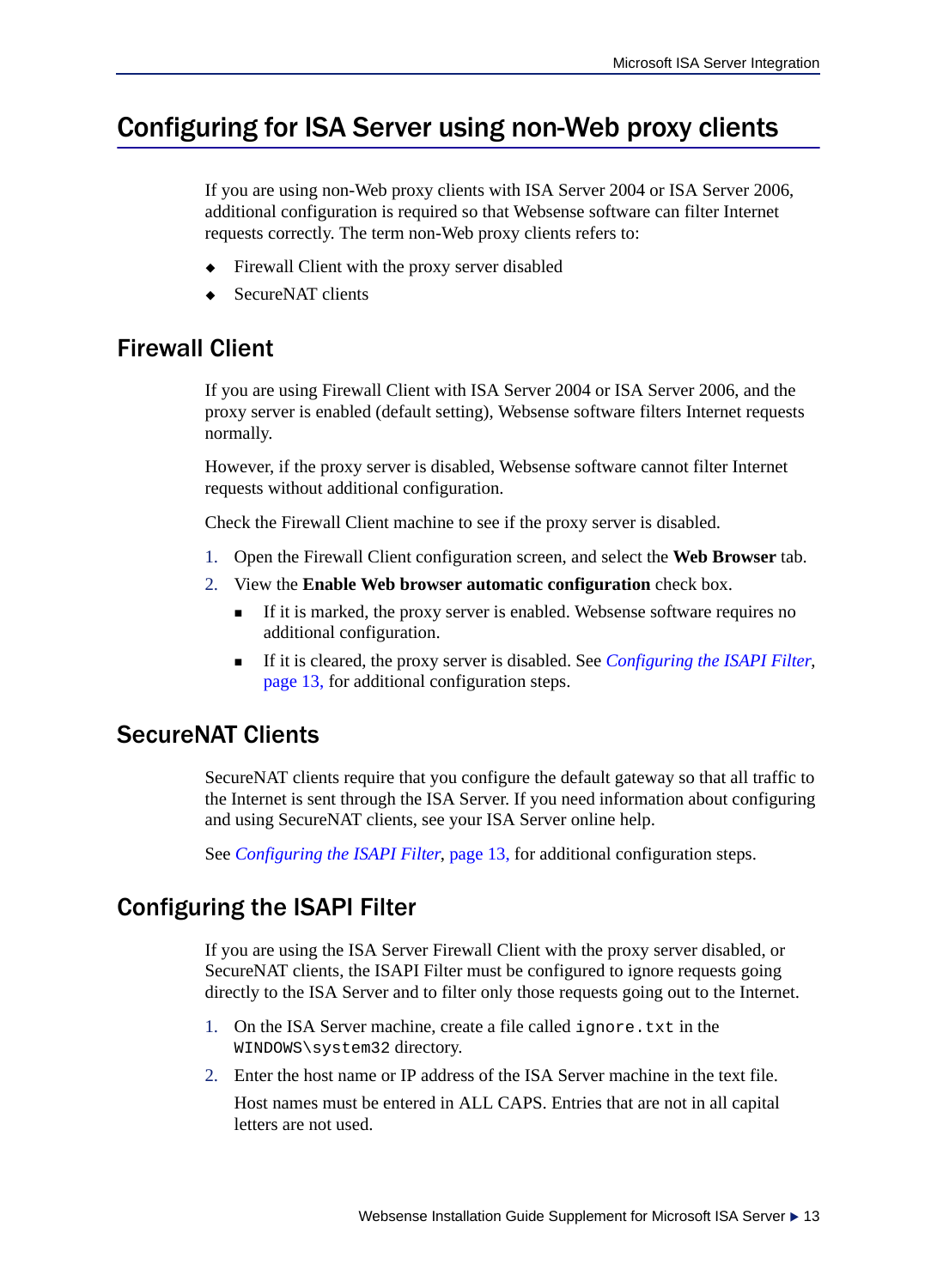3. If the ISA Server hosts multiple Web sites, add the names of all the Web sites being hosted. For example: webmail.rcd.com.

<span id="page-13-2"></span>If only one Web site is hosted, do not add it to this file.

4. Restart the ISA Server machine.

# <span id="page-13-0"></span>Configuring Websense software to ignore specific traffic

You can configure the ISAPI Filter to bypass both filtering and logging for certain traffic, based on the user name, host name, or URL. This may be used for a small group of Web sites or users, or for machines in a complex proxy array or proxy chaining configuration.

To prevent filtering and logging of this traffic, add the user names, host names, and URLs that you do not want Websense software to filter to the isa\_ignore.txt file.

1. On the ISA Server machine, open the isa\_ignore.txt file in a text editor. This file is located in the WINDOWS\system32 directory.

| Important |
|-----------|
| T1.0.1    |

<span id="page-13-3"></span>The default is a ignore.txt file installed during a Websense upgrade or installation contains the following URL:

url=http://ms\_proxy\_intra\_array\_auth\_query/

<span id="page-13-1"></span>Do **not** delete this URL. It is used by ISA Servers in a CARP array for communication. This URL must be ignored by Websense software to allow filtering and logging to work properly when multiple ISA Servers are deployed in an array.

2. Enter each user name, host name, or URL that you want Websense software to ignore. Enter each item on its own line in the file, using the formats below.

### **Important**

- You must enter each user name, host name, or URL in the exact same format that ISA Server passes it to Filtering Service.
- **User name**: Enter the name of a user whose Internet requests should not be filtered or logged by Websense software:

```
username=<user_name>
```
Examples:

```
username=jsmith
username=domain1/jsmith
```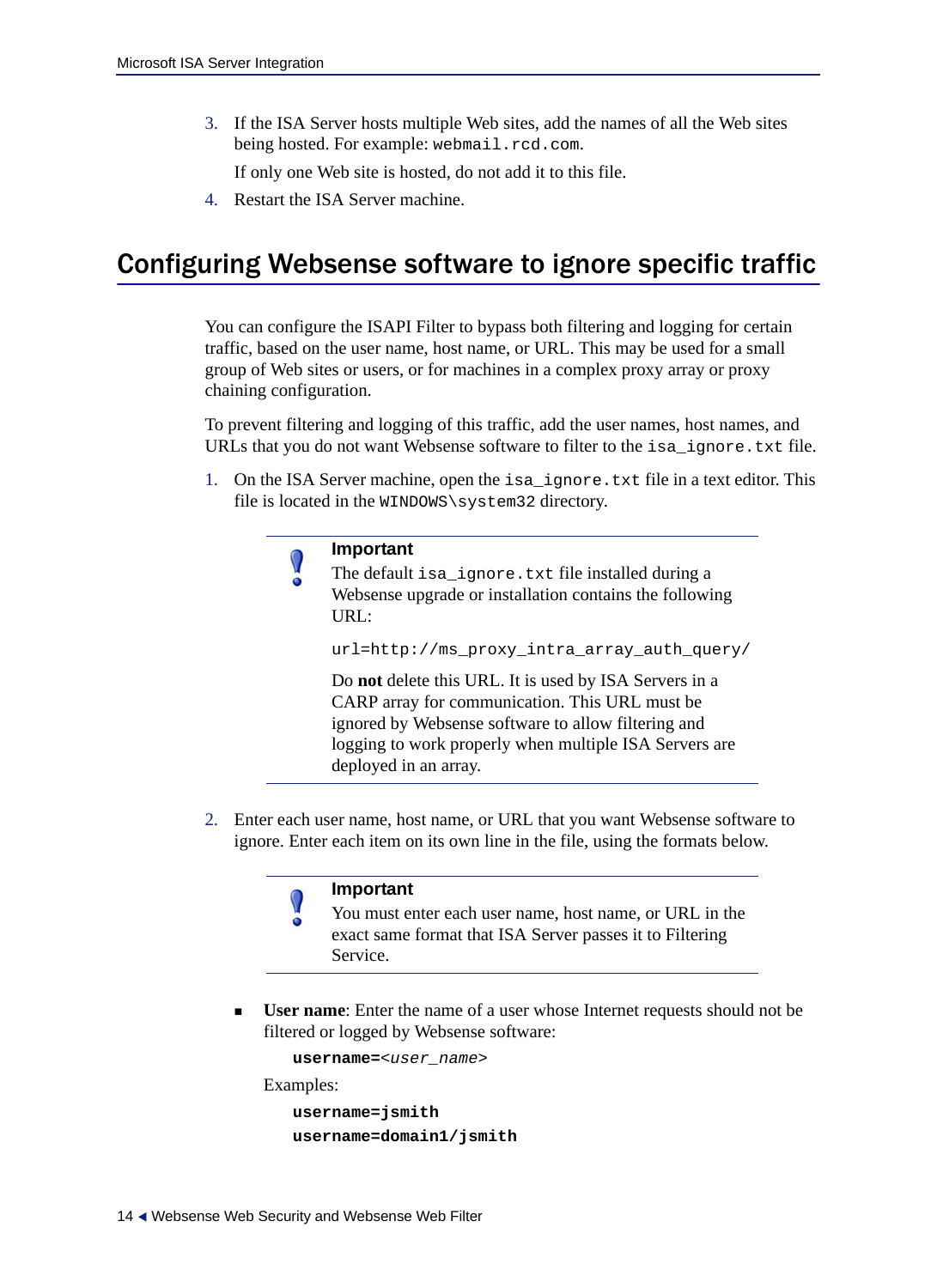**Host name**: Enter a destination host name that Websense software should not filter or log user visits to:

**hostname=**<*host\_name*>

Example:

**hostname=yahoo.com**

 **URL**: Enter a URL that Websense software should not filter or log user visits to:

**url=**<*URL*>

Example:

**url=http://mail.yahoo.com/**

**url=mail.yahoo.com/**

## **Note**

To assure that the correct format is available for all situations, it is recommended that you enter the same name in all available configurations. For example, make 2 entries for user name: one with and one without the domain. Make 2 entries for URL: one with and one without the protocol.

3. Restart the ISA Server machine.

## <span id="page-14-0"></span>Client computer configuration

Internet browsers on client computers should be configured to use ISA Server to handle HTTP, HTTPS, and FTP requests.

An exception to this configuration is browsers in an ISA Server environment using Firewall Clients or SecureNAT. These browsers must point to the same port, 8080, that ISA Server uses for each protocol.

<span id="page-14-2"></span><span id="page-14-1"></span>See the browser online help for configuration instructions.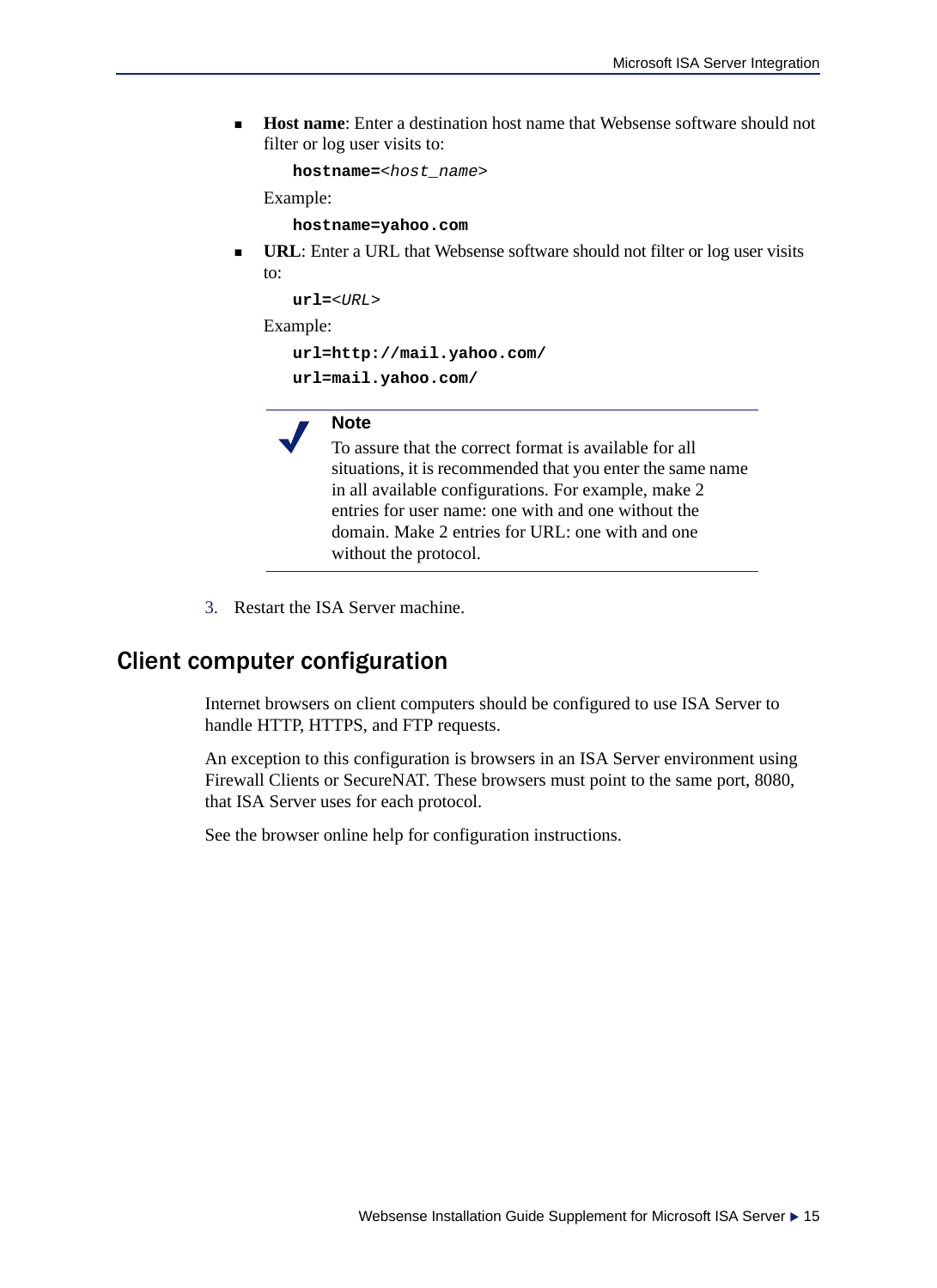## <span id="page-15-0"></span>Firewall configuration

To prevent users from circumventing Websense filtering, configure your firewall or Internet router to allow outbound HTTP, HTTPS, and FTP requests only from ISA Server.

Contact your router or firewall vendor for information about configuring access lists on the router or firewall.

## **Important**

 $\Omega$ 

<span id="page-15-3"></span><span id="page-15-2"></span>If Internet connectivity of Websense software requires authentication through a proxy server or firewall for HTTP traffic, the proxy server or firewall must be configured to accept clear text or basic authentication to enable the Websense Master Database download.

# <span id="page-15-1"></span>Migrating between Microsoft integration products

<span id="page-15-4"></span>You can migrate from Microsoft Proxy Server to ISA Server, and keep your Websense configuration settings. This must be done prior to installing or upgrading Websense software. This version of Websense does not support an integration with Microsoft Proxy Server.

- If Websense software is not already installed:
	- Complete the installation of ISA Server before beginning the Websense installation.
	- Install Websense software following the instructions in the Websense Installation Guide, plus the instructions in this supplement. See *[Installation](#page-5-2)*, [page 6.](#page-5-2)
- If a previous version of Websense is installed:
	- Follow the migration procedures in the *Websense Installation Guide for use with Integrated Microsoft Products* for the installed version.
	- Follow the upgrade procedures for the new version of Websense software.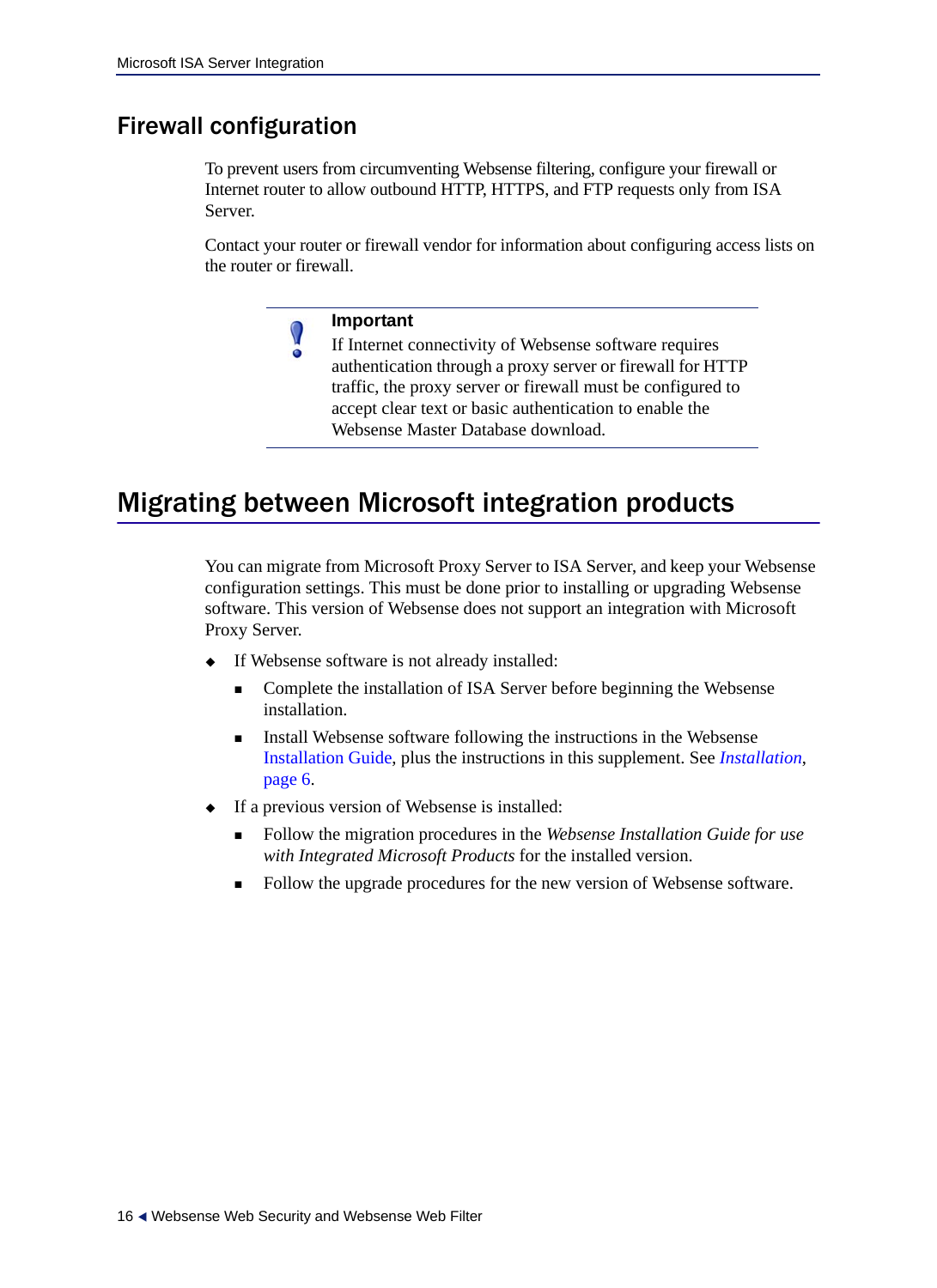# <span id="page-16-1"></span><span id="page-16-0"></span>Authentication

<span id="page-16-3"></span>Authentication is the process of identifying an individual within a network who has an account in a directory service. Depending on the authentication method selected, ISA Server can obtain user identification and send it to Websense Filtering Service with the Internet request. Filtering Service can filter requests based on policies assigned to individual directory objects, defined as either a user or group of users.

### **Note**

In any environment, Websense software can filter based on computer or network policies. computers are identified in Websense software by their IP addresses, and networks are identified as IP address ranges.

<span id="page-16-2"></span>To filter Internet access for individual directory objects, Websense software must be able to identify the user making the request. To implement user-based filtering, do one or more of the following.

- Enable an authentication method within ISA Server so that it sends user information to Websense software.
- Enable Websense software to identify users transparently, if it does not receive user information from ISA Server. You can install one of the Websense transparent identification agents: DC Agent, Logon Agent, eDirectory Agent, or RADIUS Agent.

See the Websense *Deployment Guide* and the User Identification topic in Websense Manager Help for more information.

 Enable manual authentication within Websense software. If users cannot be identified transparently, they are prompted to log on when opening a browser.

See the Manual Authentication topic in Websense Manager Help for more information.

This chapter discusses authentication methods available within ISA Server. It also provides instructions for enabling an authentication method that identifies users transparently and sends the information to Websense software along with the Internet request.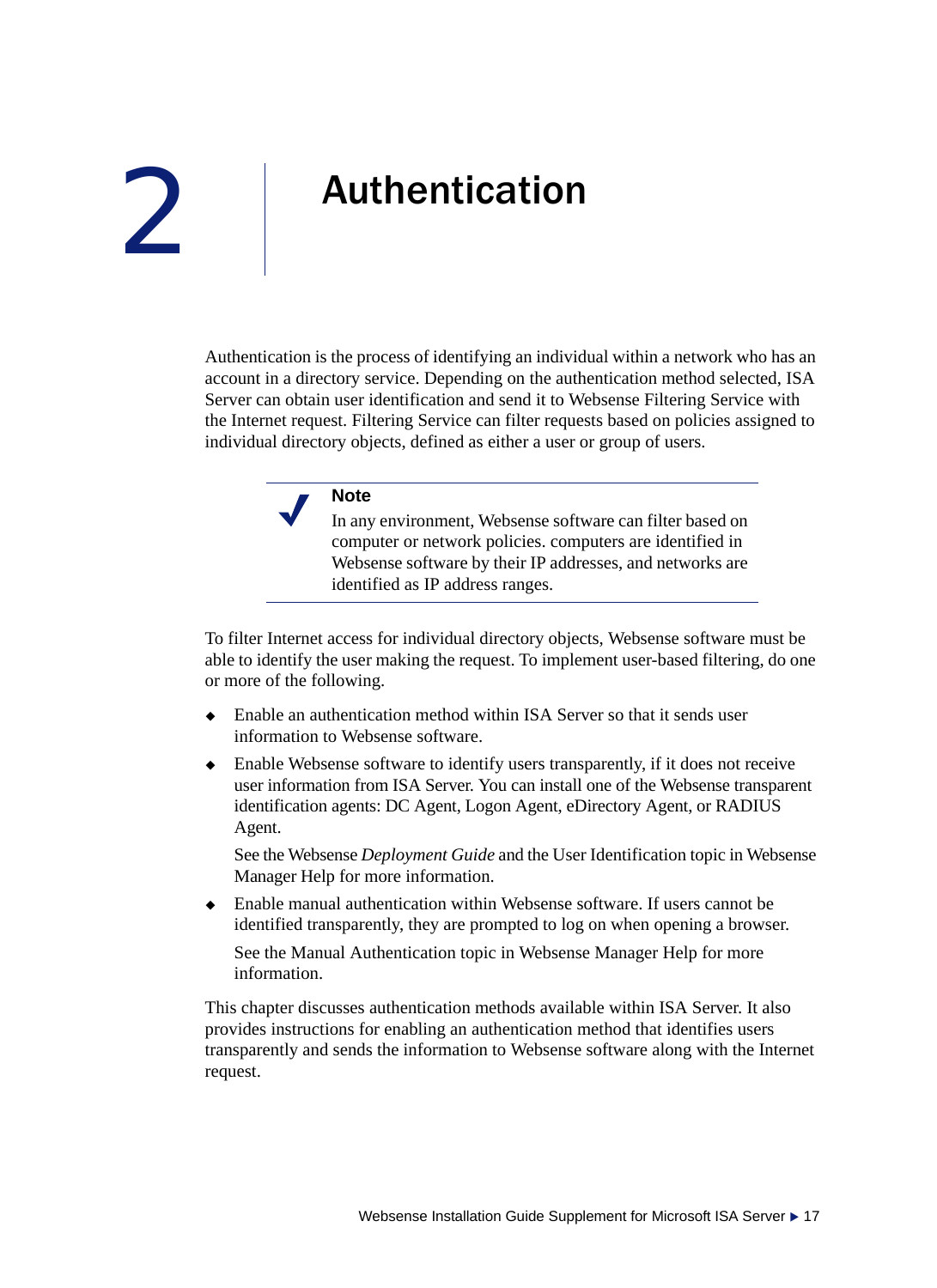# <span id="page-17-0"></span>ISA clients

These ISA clients are supported:

- Firewall
- SecureNAT
- Web Proxy

The term *clients* in this environment refers to computers or applications that run on computers and rely on a server to perform some operations. In the following diagram of Microsoft ISA Firewall architecture, the relationship between ISA Server and the Firewall, SecureNAT, and Web Proxy clients is shown.



<span id="page-17-1"></span>Microsoft ISA Firewall Architecture

Each type of client can be configured so that Websense software can obtain user identification and filter Internet requests based on user and group policies.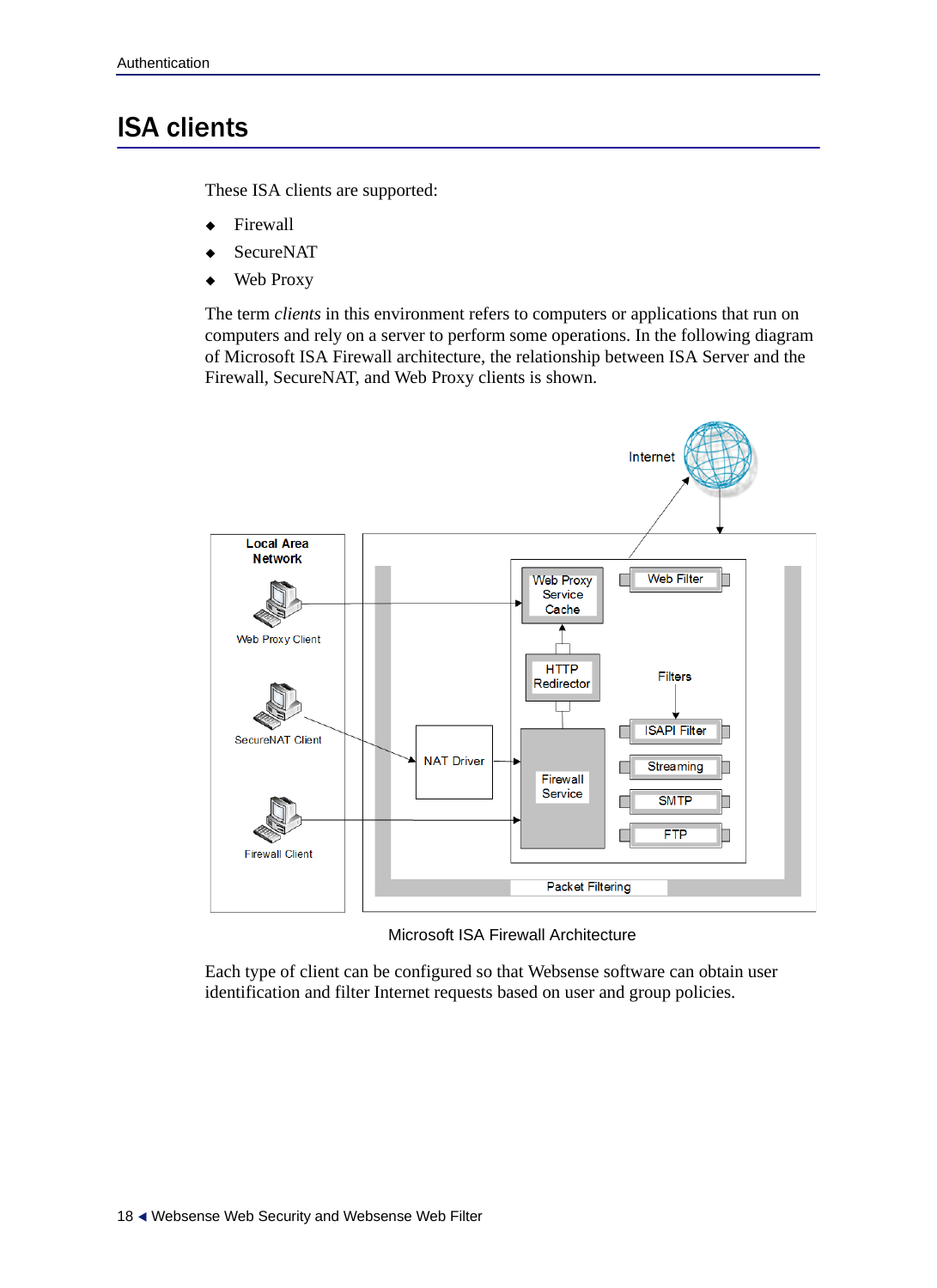## <span id="page-18-0"></span>Firewall and SecureNAT clients

<span id="page-18-2"></span>Firewall and SecureNAT clients cannot identify users transparently without special settings. These clients require a Websense transparent identification agent to authenticate users. To enable user-based filtering policies with these clients, select one of these options:

• Configure computer browsers to access the Internet through ISA Server. This configuration allows Firewall and SecureNAT clients to also work as Web Proxy clients.

If you choose this option, see *[Web Proxy clients](#page-18-1)* for more information.

 If you are using a Windows-based directory service, disable all authentication methods within ISA Server and use Websense transparent identification. This method allows Websense Filtering Service to obtain user identification from the network's domain controllers or directory services.

See *[Transparent identification](#page-21-1)*, page 22 for more information.

 Enable Websense software to prompt users for authentication (manual authentication). This method allows Websense software to obtain the user information it needs if neither the ISA Server nor a Websense transparent identification agent provides the information.

<span id="page-18-3"></span>See the Manual Authentication topic in Websense Manager Help for more information.

## <span id="page-18-1"></span>Web Proxy clients

After the browser is configured to use the ISA Server as a proxy server, Web Proxy clients send Internet requests directly to the ISA Server. You can assign individual user or group policies with one of the following methods.

- ◆ If your network uses only Microsoft Internet Explorer<sup>®</sup> browsers, version 5.0 or later, you can enable Integrated Windows Authentication within ISA Server to identify users transparently.
- If you are using a Windows-based directory service with various browsers, you can identify users transparently by disabling all authentication methods within ISA Server and implementing Websense transparent identification.

See *[Transparent identification](#page-21-1)*, page 22, for more information.

 If the network uses a mixture of browsers, you can enable one or more of ISA Server's authentication methods. Some of these methods may require users to authenticate manually for certain older browsers.

See *[Authentication Methods](#page-19-0)*, page 20, for more information.

 Enable Websense software to prompt users for authentication (manual authentication). This method allows Websense software to obtain the user information it needs if neither ISA Server nor a Websense transparent identification agent provides the information.

See the Manual Authentication topic in Websense Manager Help for more information.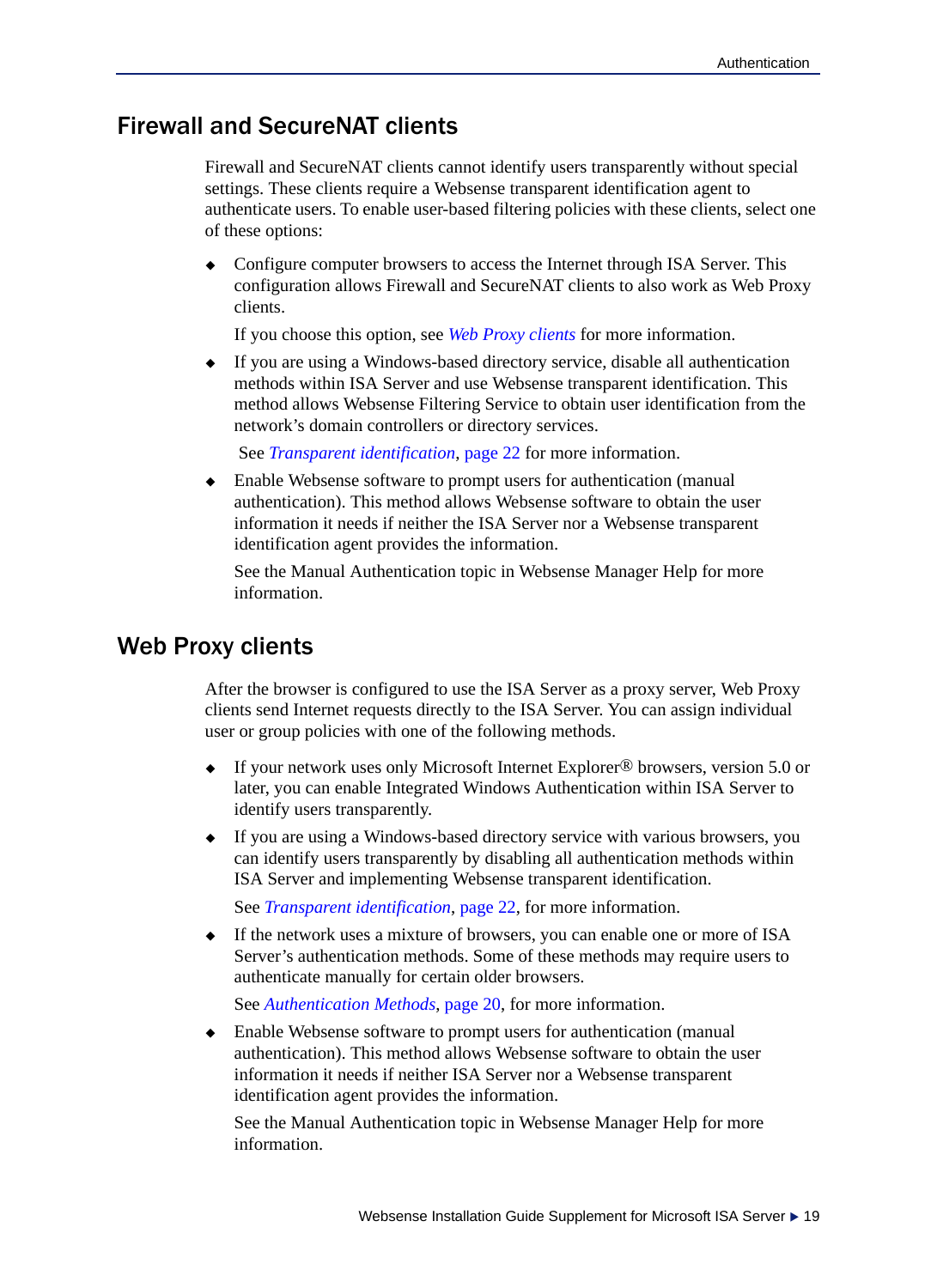## <span id="page-19-0"></span>Authentication Methods

ISA Server provides four methods of authentication:

- *[Basic authentication](#page-19-1)*
- *[Digest authentication](#page-20-0)*
- *[Integrated Windows authentication](#page-20-1)*
- *[Client Certificate authentication](#page-21-0)*

Microsoft Internet Explorer, version 5.0 and later, supports all of these authentication methods. Other Web browsers may support only the Basic authentication method. By default, ISA Server has Integrated Windows authentication enabled.

You can configure both incoming and outgoing request properties within ISA Server. Client Web browsers must be able to use at least one of the authentication methods that you specify in an array's incoming and outgoing Web request dialog boxes. Without this authentication, the client cannot access the requested Internet site.

When no authentication method is enabled in the ISA Server, it cannot receive any information about who is making the Internet request. As a result, Websense software does not receive user information from ISA Server. When this problem occurs, you can:

- Filter with computer and network policies.
- Enable Websense manual authentication to permit user-based filtering.

<span id="page-19-3"></span>See the Manual Authentication topic in Websense Manager Help for more information.

<span id="page-19-2"></span> Enable Websense transparent identification to permit user-based filtering. See *[Transparent identification](#page-21-1)*, page 22, for more information.

## <span id="page-19-1"></span>Basic authentication

Basic authentication prompts users to authenticate (log on) each time they open a browser. This authentication allows ISA Server to obtain user identification, regardless of the browser, and send the information to Websense software, which filters Internet requests based on individual user and group policies.

If Basic authentication is enabled in combination with Integrated Windows authentication:

- Users with Microsoft Internet Explorer browsers are transparently identified.
- Users with other browsers are prompted to for a user name and password.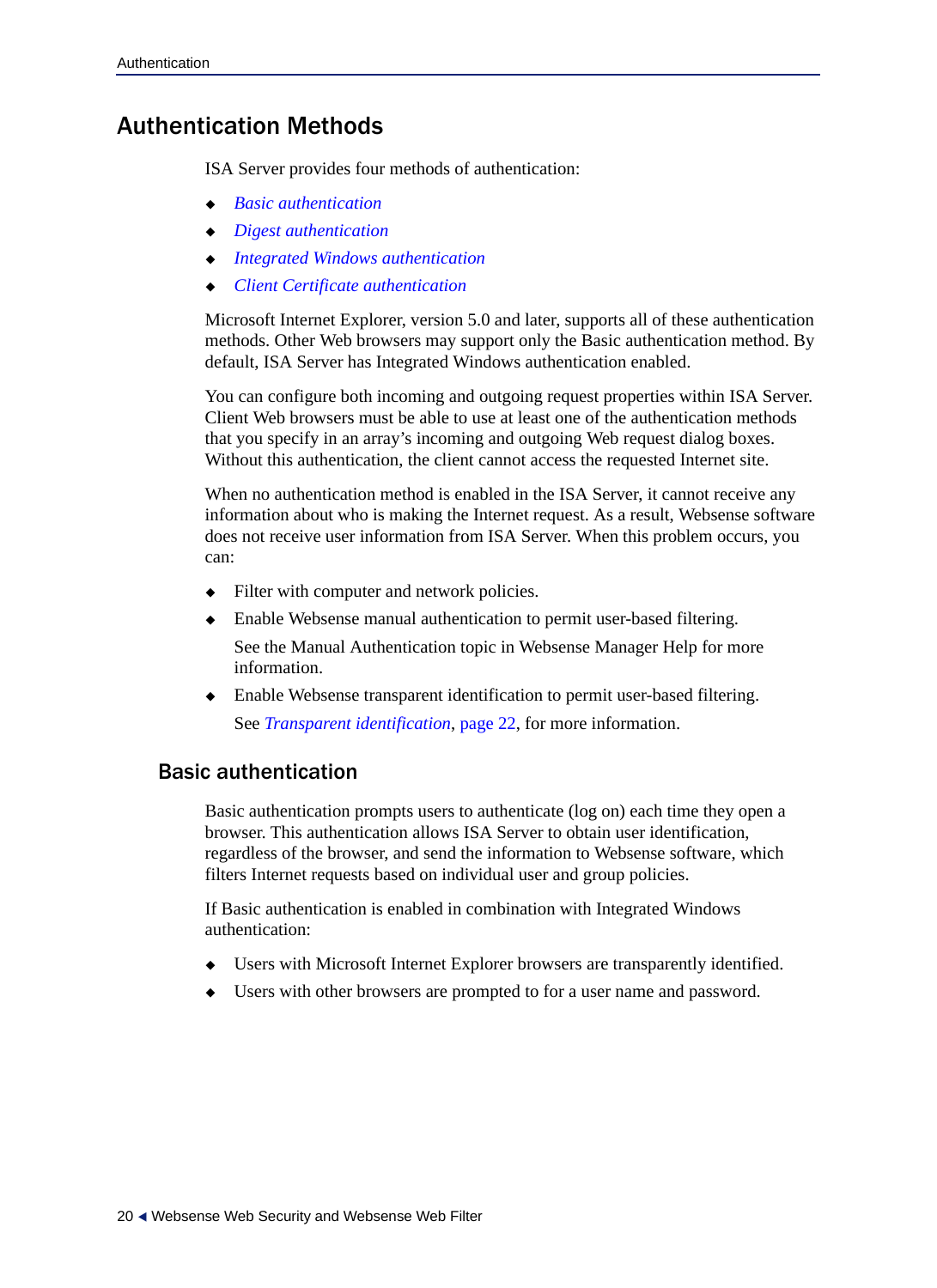## <span id="page-20-0"></span>Digest authentication

<span id="page-20-2"></span>Digest authentication is a secure authentication used in Windows Server 2003 domains. The features are the same as Basic authentication, but the user name and password are scrambled when they are sent from the browser to the ISA Server. The user can authenticate to ISA Server without the user name and password being intercepted. User information is sent to Websense software, which then filters Internet requests based on individual user and group policies.

If Digest authentication is enabled in combination with Integrated Windows authentication:

- Users with Microsoft Internet Explorer browsers are transparently identified.
- <span id="page-20-3"></span>Users with other browsers are prompted for a user name and password.

### <span id="page-20-1"></span>Integrated Windows authentication

Integrated Windows authentication provides secure authentication. With this authentication enabled, ISA Server obtains user identification transparently from browsers using Microsoft Internet Explorer 5.0 and later. User information is sent to Websense software, which then filters Internet requests based on individual user and group policies.

If your network has a mixture of Microsoft Internet Explorer browsers and other browsers, you can enable both Basic and Integrated Windows authentication, or Digest and Integrated Windows authentication. In either configuration:

- Users with Microsoft Internet Explorer browsers are identified transparently.
- Users with other browsers are prompted for a user name and password.

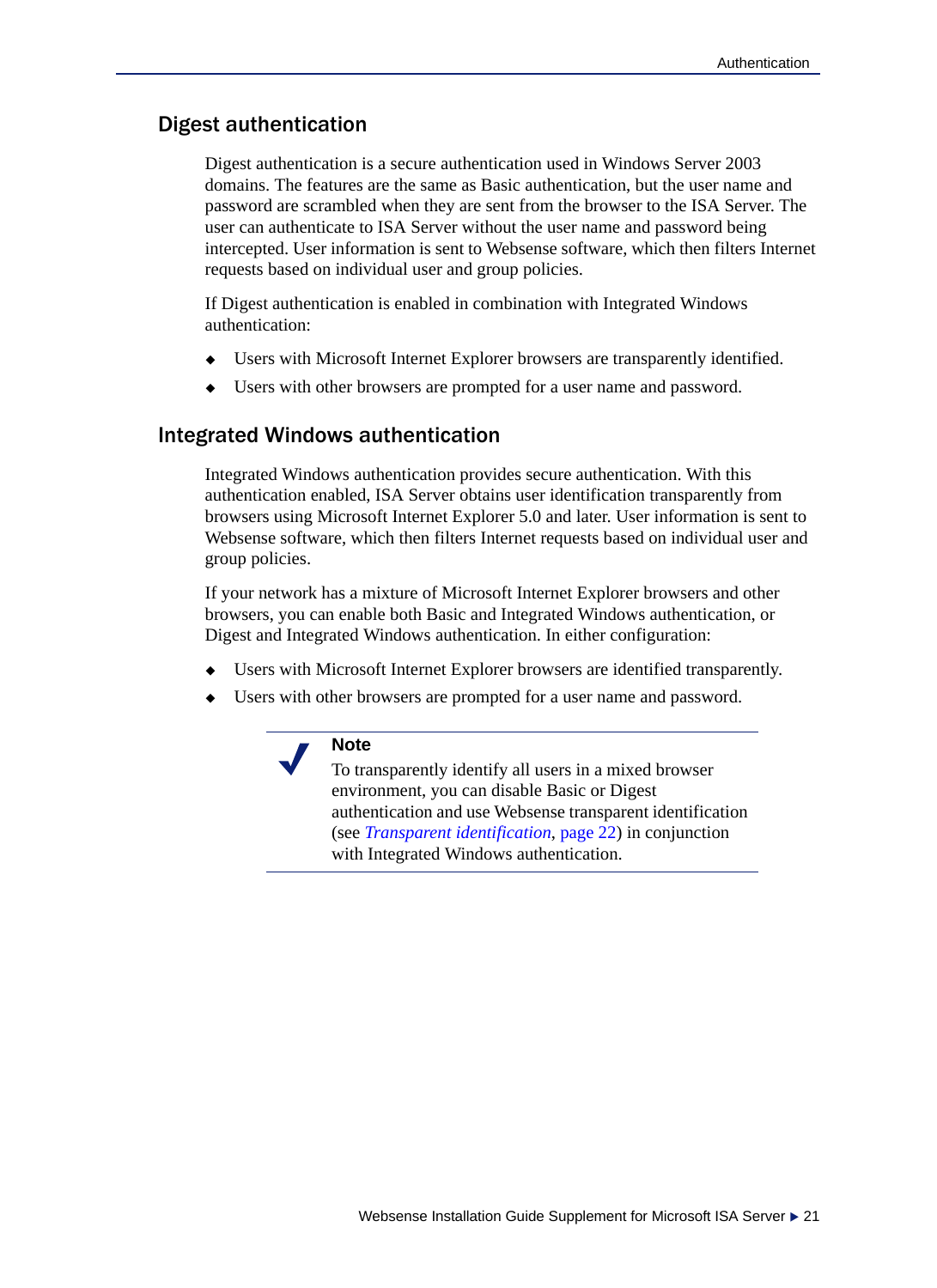## <span id="page-21-0"></span>Client Certificate authentication

Client Certificate authentication identifies users requesting information about a Web site. If Client Certificate is used, ISA Server requests the certificate and verifies that it belongs to a client that is permitted access, before allowing the Internet request.

#### <span id="page-21-2"></span>**Note**

To use Websense transparent identification, you must disable Client Certificate authentication.

<span id="page-21-3"></span>Before changing authentication methods, consider the impact of the change on other ISA Server functions.

For more information about ISA Server authentication and how to configure these authentication methods, see your ISA Server online help.

## <span id="page-21-1"></span>Transparent identification

Websense transparent identification allows Websense software to filter Internet requests from users identified in a directory service, without prompting them to authenticate manually. If the authentication method enabled within ISA Server does not send user information to Filtering Service, you can use a Websense transparent identification agent to identify users.

For example, if ISA Server is configured to obtain user identification from the browser, and you want to use Network Agent to filter protocols by user or group name, use a Websense transparent identification agent to identify users for protocol traffic.

Install and configure Websense transparent identification agents to transparently identify users from a directory service. DC Agent, Logon Agent, eDirectory Agent, or RADIUS Agent can be installed on the same machine as Filtering Service, or on a different machine. See the Websense *Deployment Guide* more information.

Websense also offers secure manual authentication with Secure Sockets Layer (SSL) encryption to protect user names and passwords being transmitted between client computers and Filtering Service. By default, secure manual authentication is disabled. See the Secure Manual Authentication topic in Websense Manager Help for more information and instructions on activating this feature.

After Filtering Service is configured to communicate with a transparent identification agent, user information is obtained from a supported directory service and sent to Filtering Service. When Filtering Service receives the IP address of a computer making an Internet request, the address is matched with the corresponding user name provided by the transparent identification agent.

See the Websense *Installation Guide* for instructions on installing individual Websense components. See the User Identification topic in Websense Manager Help for information about configuring transparent identification agents.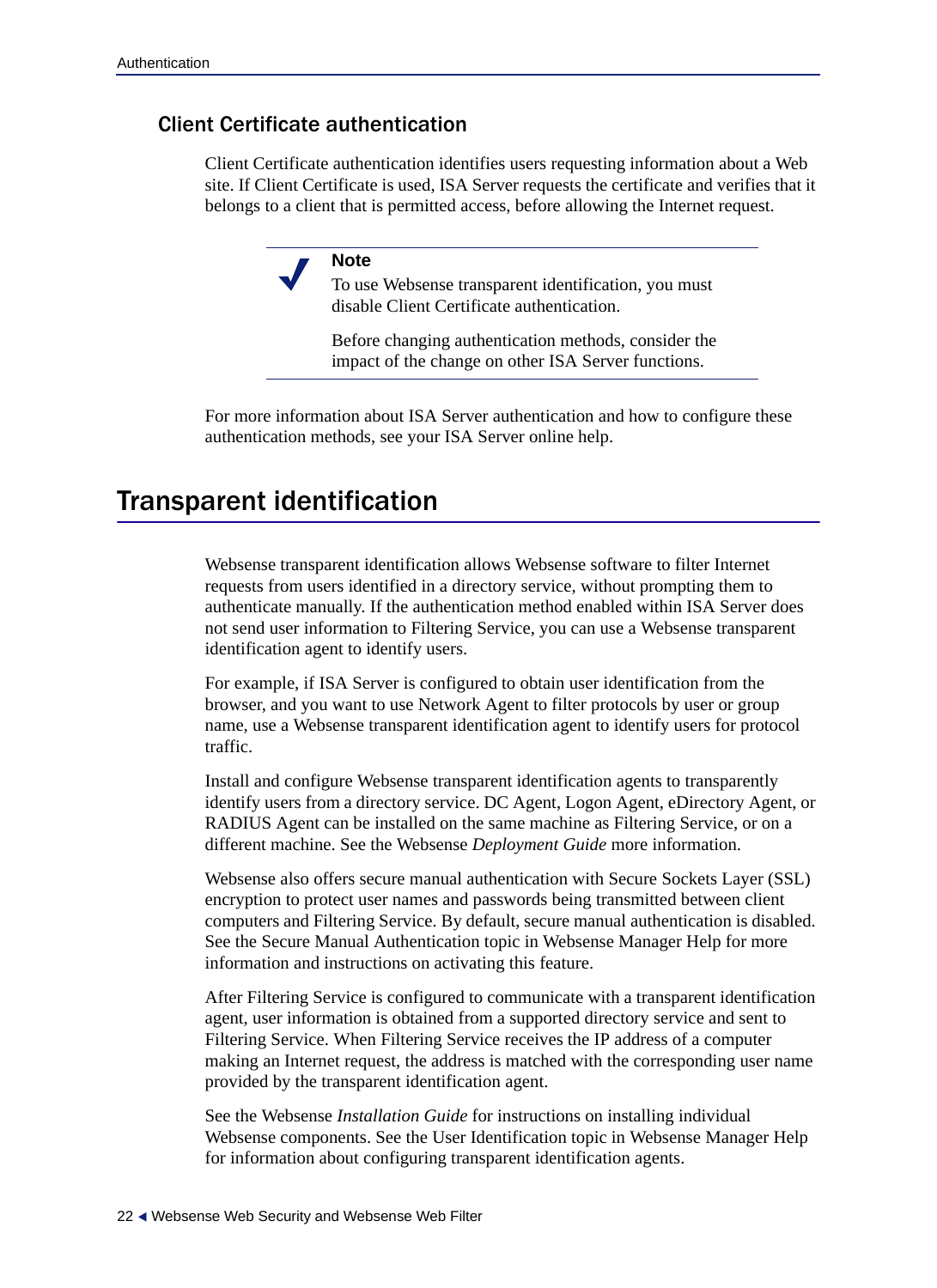# <span id="page-22-0"></span>Troubleshooting

## SecureNAT clients are not being filtered

If you are using non-Web proxy clients (i.e., Firewall Client with proxy server disabled, or SecureNAT clients) with ISA Server 2004 or ISA Server 2006, additional configuration of the Websense ISAPI filter is required. Follow the instructions in *[Configuring for ISA Server using non-Web proxy clients](#page-12-4)*, page 13.

## Internet requests are not filtered after the Websense ISAPI Filter is installed

Users are still not being filtered after the Websense ISAPI Filter has been installed on the machine running the ISA Server.

- If the ISAPI Filter is the only Websense component installed on the integration machine, the plug-in may not be communicating with the Websense filtering components installed on other machines. Verify that the ISAPI Filter is pointing to the correct IP address and port for the machine running Filtering Service.
	- 1. In the  $C:\wedge\swarrow\sw$  directory, look at this file: wsMSP.ini.
	- 2. In the [initSection]section, check the EIMServerIP and EIMServerPort parameters. For example:

```
[initSection]
EIMServerIP=10.203.136.36
EIMServerPort=15868
The default port number is 15868.
```
 If other Websense components are installed on the same machine as ISA Server and the plug-in, try restarting the Microsoft Firewall service.

Verify an ISA firewall rule allows access to Filtering Service on the Filter port (default 15868).

 If some Websense components are installed on the integration machine, while others are installed on a separate machine, be sure the proper ports are open for communication.

Refer to the help in the ISA Server Management console for instructions on setting a port.

Refer to the Websense Knowledge Base on the Websense Support Portal[,](http://www.websense.com/SupportPortal/) [www.websense.com/SupportPortal/,](http://www.websense.com/SupportPortal/) for a list of default port numbers. Search for the exact phrase default port numbers.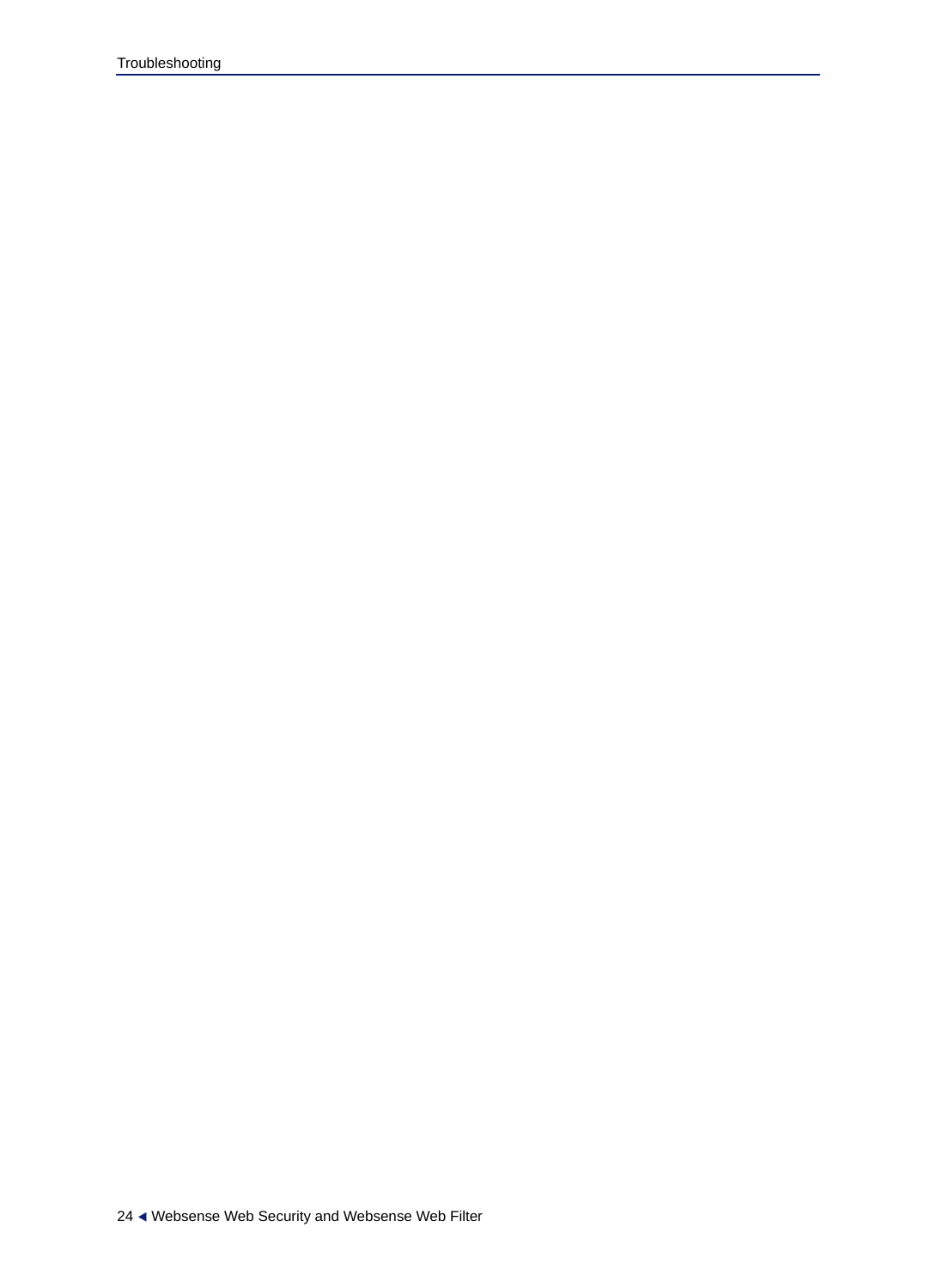# <span id="page-24-0"></span>Index

## **A**

array configuration Websense software deploymen[t, 5](#page-4-1) authentication configuration task[s, 17](#page-16-2) definition of[, 17](#page-16-3) ISA Server basi[c, 20](#page-19-2) client certificate[, 22](#page-21-2) digest[, 21](#page-20-2) firewall and SecureNAT clients[, 19](#page-18-2) Integrated Windows Authenticatio[n, 21](#page-20-3) methods[, 20](#page-19-3) types[, 18](#page-17-1) Web proxy client[s, 19](#page-18-3)

### **B**

basic authentication[, 16](#page-15-2)

## **C**

CARP array URL for internal communications[, 14](#page-13-1) clear text[, 16](#page-15-3) clients supporte[d, 6](#page-5-3) computers configuration[, 15](#page-14-1) converting Stand-Alone Edition to integrated system[, 11](#page-10-1) ISA Server not on Websense machine[, 9](#page-8-2)

## **D**

DC Agent and transparent identificatio[n, 22](#page-21-3)

## **E**

excluding specified traffic[, 14](#page-13-2)

### **F**

Filtering Service installin[g, 7](#page-6-0)

### **I**

ignoring specified traffi[c, 14](#page-13-2)

ISA Server array configuration[, 14](#page-13-1) authentication basi[c, 20](#page-19-2) client certificate[, 22](#page-21-2) digest[, 21](#page-20-2) firewall and SecureNAT clients[, 19](#page-18-2) Integrated Windows Authenticatio[n, 21](#page-20-3) methods[, 20](#page-19-3) types[, 18](#page-17-1) Web proxy client[s, 19](#page-18-3) client computer configuration[, 15](#page-14-2) client[s, 6](#page-5-3) Firewall Client with ISA Server 2004 or 2006[, 13](#page-12-5) installing Websense software on same machine[, 6–](#page-5-4)[7](#page-6-1) supported version[s, 6](#page-5-5) isa\_ignore.txt file[, 14](#page-13-3)

### **M**

Microsoft Proxy Server migrating to ISA Serve[r, 16](#page-15-4) not supported[, 8,](#page-7-4) [16](#page-15-4)

## **N**

Network Traffic Detector[, 8](#page-7-5)

## **P**

Proxy Server client computer configuration[, 15](#page-14-1) installing Websense software on same machine[, 6–](#page-5-6)[7](#page-6-1)

## **S**

SecureNAT Client with ISA Server 2004 or 2006[, 13](#page-12-5) setup client computer configuration[, 15](#page-14-1) SOCKS proxy servers[, 12](#page-11-2) Stand-Alone Edition converting to integrated system[, 8](#page-7-6)

## **T**

transparent identificatio[n, 22](#page-21-3)